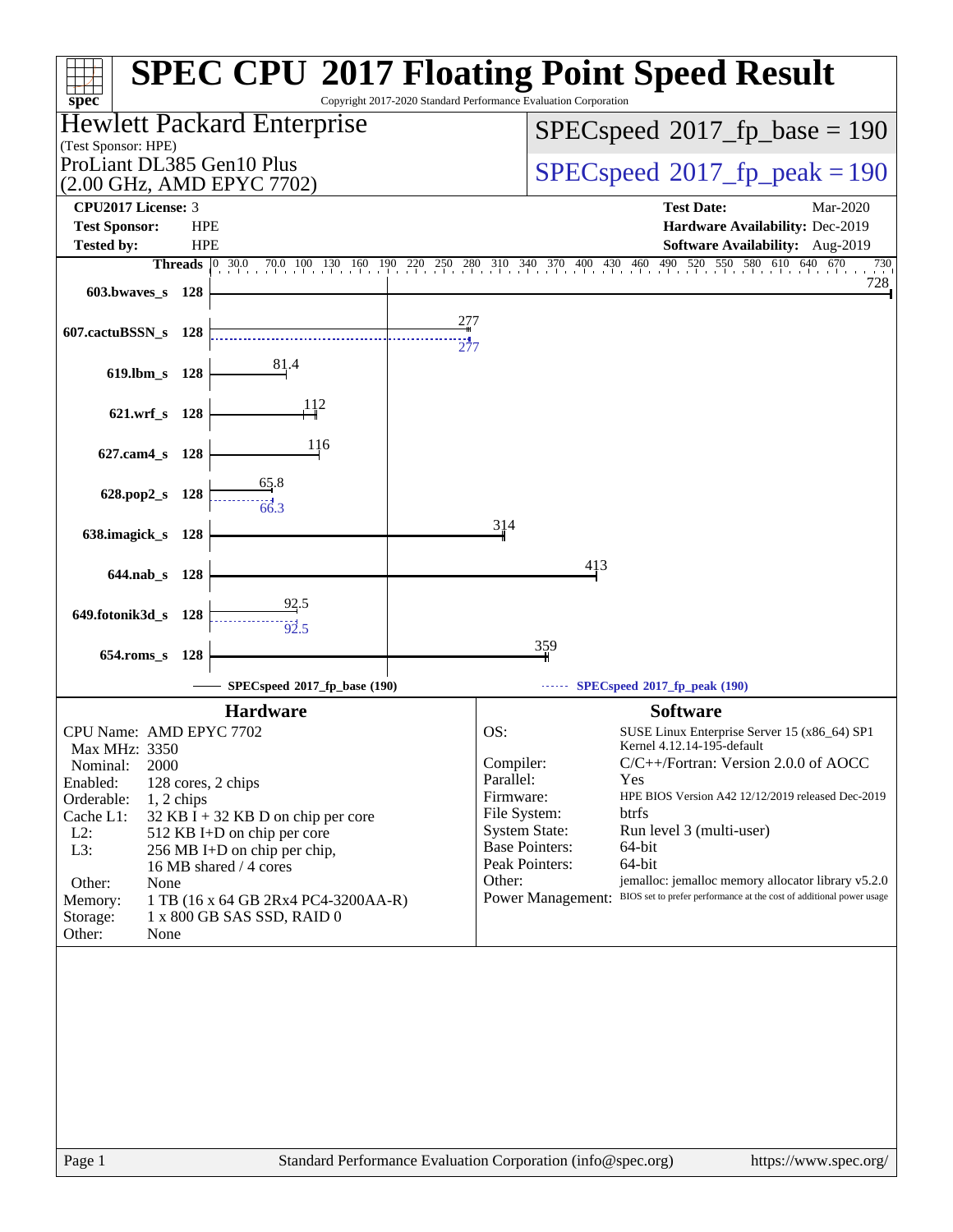Copyright 2017-2020 Standard Performance Evaluation Corporation

## Hewlett Packard Enterprise

#### (Test Sponsor: HPE)

(2.00 GHz, AMD EPYC 7702)

[SPECspeed](http://www.spec.org/auto/cpu2017/Docs/result-fields.html#SPECspeed2017fpbase)<sup>®</sup>2017 fp base = 190

ProLiant DL385 Gen10 Plus  $SPEC speed@2017$  fp\_peak = 190

**[spec](http://www.spec.org/)**

**[CPU2017 License:](http://www.spec.org/auto/cpu2017/Docs/result-fields.html#CPU2017License)** 3 **[Test Date:](http://www.spec.org/auto/cpu2017/Docs/result-fields.html#TestDate)** Mar-2020 **[Test Sponsor:](http://www.spec.org/auto/cpu2017/Docs/result-fields.html#TestSponsor)** HPE **[Hardware Availability:](http://www.spec.org/auto/cpu2017/Docs/result-fields.html#HardwareAvailability)** Dec-2019 **[Tested by:](http://www.spec.org/auto/cpu2017/Docs/result-fields.html#Testedby)** HPE **[Software Availability:](http://www.spec.org/auto/cpu2017/Docs/result-fields.html#SoftwareAvailability)** Aug-2019

### **[Results Table](http://www.spec.org/auto/cpu2017/Docs/result-fields.html#ResultsTable)**

| <b>Base</b>                        |                |                |       |                |              |                | <b>Peak</b> |                |                |              |                |              |                |              |
|------------------------------------|----------------|----------------|-------|----------------|--------------|----------------|-------------|----------------|----------------|--------------|----------------|--------------|----------------|--------------|
| <b>Benchmark</b>                   | <b>Threads</b> | <b>Seconds</b> | Ratio | <b>Seconds</b> | <b>Ratio</b> | <b>Seconds</b> | Ratio       | <b>Threads</b> | <b>Seconds</b> | <b>Ratio</b> | <b>Seconds</b> | <b>Ratio</b> | <b>Seconds</b> | <b>Ratio</b> |
| $603.bwaves$ s                     | 128            | 81.0           | 728   | 81.0           | 728          | 81.1           | 727         | 128            | 81.0           | 728          | 81.0           | 728          | 81.1           | 727          |
| 607.cactuBSSN s                    | 128            | 60.3           | 277   | 60.0           | 278          | 60.7           | 275         | 128            | 59.9           | 278          | 60.4           | 276          | 60.2           | 277          |
| $619.1$ bm s                       | 128            | 64.4           | 81.4  | 64.6           | 81.1         | 64.3           | 81.4        | 128            | 64.4           | 81.4         | 64.6           | 81.1         | 64.3           | 81.4         |
| $621$ .wrf s                       | 128            | 117            | 113   | 118            | 112          | 132            | 99.8        | 128            | 117            | 113          | <u>118</u>     | <b>112</b>   | 132            | 99.8         |
| $627$ .cam $4 \text{ s}$           | 128            | 76.0           | 117   | 76.3           | 116          | 76.3           | 116         | 128            | 76.0           | 117          | 76.3           | 116          | 76.3           | 116          |
| $628.pop2_s$                       | 128            | 180            | 65.8  | 180            | 65.8         | 178            | 66.7        | 128            | 178            | 66.8         | 179            | 66.3         | 179            | 66.2         |
| 638.imagick_s                      | 128            | 45.9           | 315   | 45.9           | 314          | 46.2           | 313         | 128            | 45.9           | 315          | 45.9           | 314          | 46.2           | 313          |
| $644$ .nab s                       | 128            | 42.3           | 413   | 42.4           | 412          | 42.3           | 413         | 128            | 42.3           | 413          | 42.4           | 412          | 42.3           | 413          |
| 649.fotonik3d s                    | 128            | 98.7           | 92.4  | 98.0           | 93.0         | 98.5           | 92.5        | 128            | 98.5           | 92.5         | 98.2           | 92.8         | 98.7           | 92.4         |
| $654$ .roms s                      | 128            | 44.0           | 358   | 43.5           | 362          | 43.8           | 359         | 128            | 44.0           | 358          | 43.5           | 362          | 43.8           | <u>359</u>   |
| $SPECspeed^*2017$ fp base =<br>190 |                |                |       |                |              |                |             |                |                |              |                |              |                |              |

**[SPECspeed](http://www.spec.org/auto/cpu2017/Docs/result-fields.html#SPECspeed2017fppeak)[2017\\_fp\\_peak =](http://www.spec.org/auto/cpu2017/Docs/result-fields.html#SPECspeed2017fppeak) 190**

Results appear in the [order in which they were run.](http://www.spec.org/auto/cpu2017/Docs/result-fields.html#RunOrder) Bold underlined text [indicates a median measurement](http://www.spec.org/auto/cpu2017/Docs/result-fields.html#Median).

#### **[Compiler Notes](http://www.spec.org/auto/cpu2017/Docs/result-fields.html#CompilerNotes)**

The AMD64 AOCC Compiler Suite is available at <http://developer.amd.com/amd-aocc/>

#### **[Submit Notes](http://www.spec.org/auto/cpu2017/Docs/result-fields.html#SubmitNotes)**

The config file option 'submit' was used. 'numactl' was used to bind copies to the cores. See the configuration file for details.

#### **[Operating System Notes](http://www.spec.org/auto/cpu2017/Docs/result-fields.html#OperatingSystemNotes)**

'ulimit -s unlimited' was used to set environment stack size 'ulimit -l 2097152' was used to set environment locked pages in memory limit

runcpu command invoked through numactl i.e.: numactl --interleave=all runcpu <etc>

Set dirty\_ratio=8 to limit dirty cache to 8% of memory Set swappiness=1 to swap only if necessary Set zone\_reclaim\_mode=1 to free local node memory and avoid remote memory sync then drop\_caches=3 to reset caches before invoking runcpu

dirty ratio, swappiness, zone reclaim mode and drop caches were all set using privileged echo (e.g. echo 1 > /proc/sys/vm/swappiness).

Transparent huge pages set to 'always' for this run (OS default)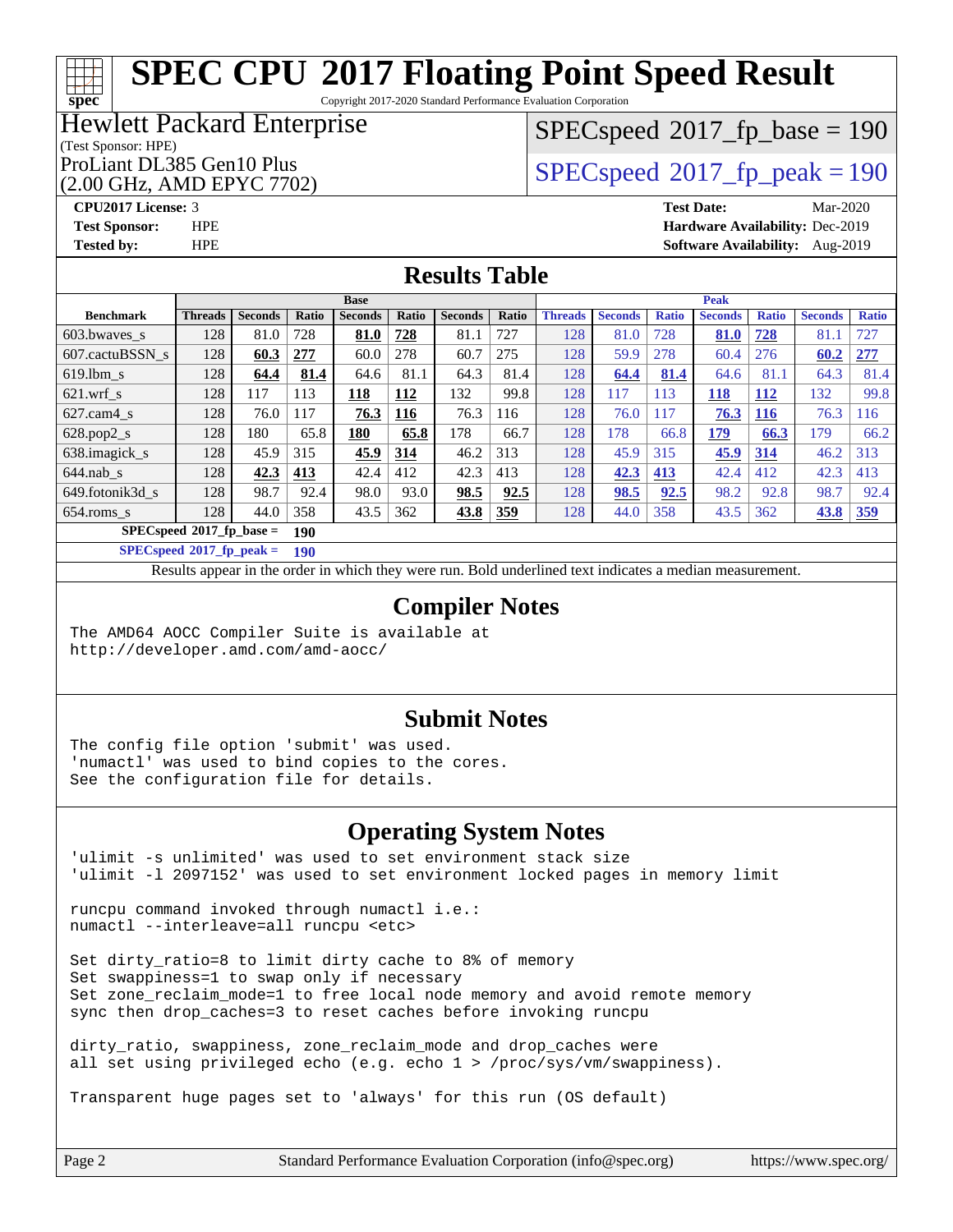Copyright 2017-2020 Standard Performance Evaluation Corporation

(Test Sponsor: HPE) Hewlett Packard Enterprise (2.00 GHz, AMD EPYC 7702)

 $SPEC speed^{\circ}2017\_fp\_base = 190$ 

ProLiant DL385 Gen10 Plus  $SPEC speed@2017$  fp\_peak = 190

**[spec](http://www.spec.org/)**

**[CPU2017 License:](http://www.spec.org/auto/cpu2017/Docs/result-fields.html#CPU2017License)** 3 **[Test Date:](http://www.spec.org/auto/cpu2017/Docs/result-fields.html#TestDate)** Mar-2020 **[Test Sponsor:](http://www.spec.org/auto/cpu2017/Docs/result-fields.html#TestSponsor)** HPE **[Hardware Availability:](http://www.spec.org/auto/cpu2017/Docs/result-fields.html#HardwareAvailability)** Dec-2019 **[Tested by:](http://www.spec.org/auto/cpu2017/Docs/result-fields.html#Testedby)** HPE **[Software Availability:](http://www.spec.org/auto/cpu2017/Docs/result-fields.html#SoftwareAvailability)** Aug-2019

#### **[Environment Variables Notes](http://www.spec.org/auto/cpu2017/Docs/result-fields.html#EnvironmentVariablesNotes)**

Environment variables set by runcpu before the start of the run: GOMP\_CPU\_AFFINITY = "0-127" LD\_LIBRARY\_PATH = "/home/cpu2017-bbn/amd\_speed\_aocc200\_rome\_C\_lib/64;/home/cpu2017-bbn/amd \_speed\_aocc200\_rome\_C\_lib/32:" MALLOC\_CONF = "retain:true" OMP\_DYNAMIC = "false" OMP\_SCHEDULE = "static" OMP\_STACKSIZE = "128M" OMP\_THREAD\_LIMIT = "128" Environment variables set by runcpu during the 607.cactuBSSN\_s peak run: GOMP\_CPU\_AFFINITY = "0-127" Environment variables set by runcpu during the 628.pop2\_s peak run: GOMP\_CPU\_AFFINITY = "0-127"

Environment variables set by runcpu during the 649.fotonik3d\_s peak run: GOMP\_CPU\_AFFINITY = "0-127"

### **[General Notes](http://www.spec.org/auto/cpu2017/Docs/result-fields.html#GeneralNotes)**

Binaries were compiled on a system with 2x AMD EPYC 7601 CPU + 512GB Memory using Fedora 26

NA: The test sponsor attests, as of date of publication, that CVE-2017-5754 (Meltdown) is mitigated in the system as tested and documented. Yes: The test sponsor attests, as of date of publication, that CVE-2017-5753 (Spectre variant 1) is mitigated in the system as tested and documented. Yes: The test sponsor attests, as of date of publication, that CVE-2017-5715 (Spectre variant 2) is mitigated in the system as tested and documented.

jemalloc: configured and built with GCC v9.1.0 in Ubuntu 19.04 with -O3 -znver2 -flto jemalloc 5.2.0 is available here: <https://github.com/jemalloc/jemalloc/releases/download/5.2.0/jemalloc-5.2.0.tar.bz2>

### **[Platform Notes](http://www.spec.org/auto/cpu2017/Docs/result-fields.html#PlatformNotes)**

BIOS Configuration Thermal Configuration set to Maximum Cooling SMT Mode set to Disabled Determinism Control set to Manual Performance Determinism set to Power Deterministic Minimum Processor Idle Power Core C-State set to C6 State

**(Continued on next page)**

| nce Evaluation Corporation (info@spec.org)<br>https://www.spec.org |  |  |  |  |  |  |
|--------------------------------------------------------------------|--|--|--|--|--|--|
|--------------------------------------------------------------------|--|--|--|--|--|--|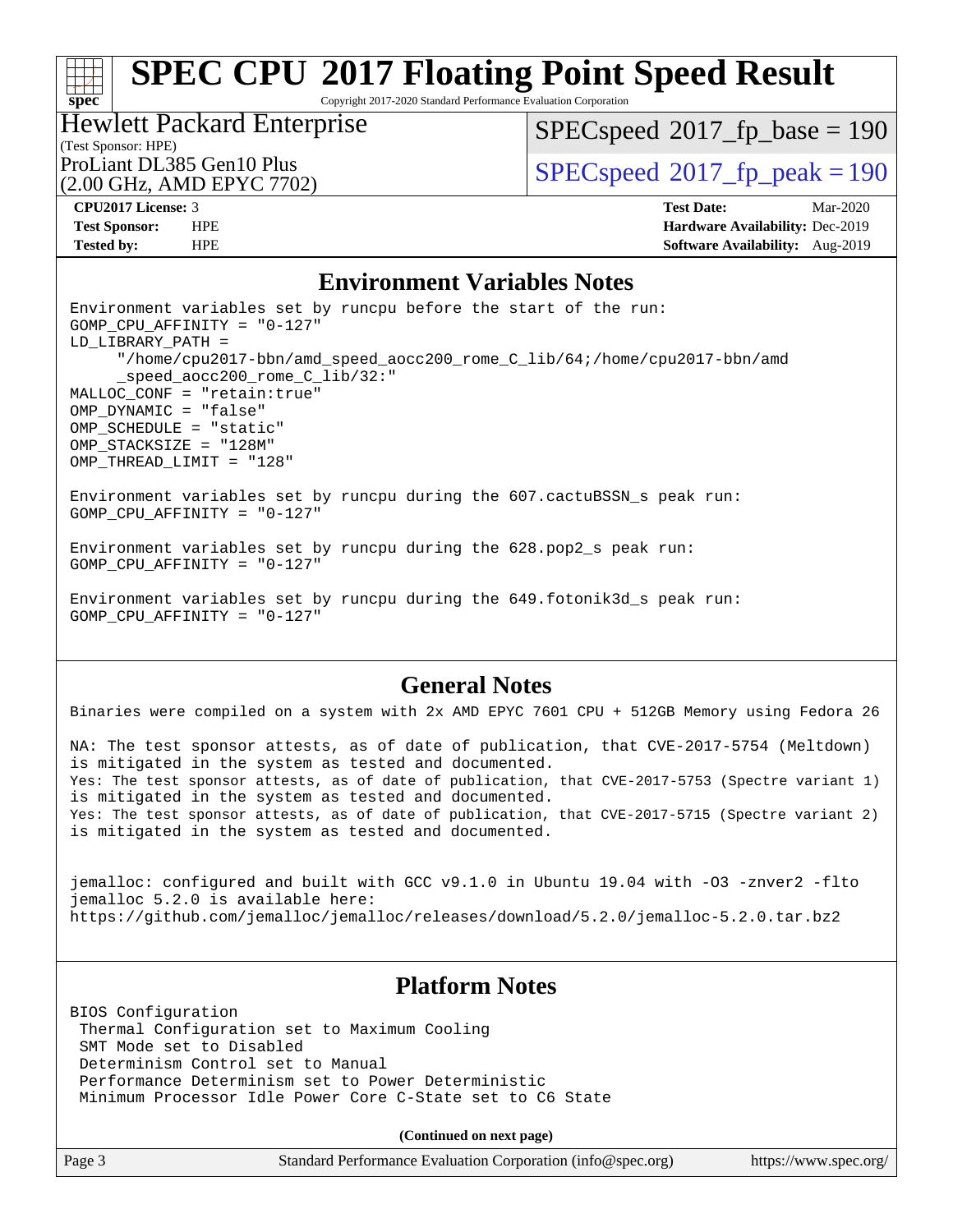Copyright 2017-2020 Standard Performance Evaluation Corporation

## (Test Sponsor: HPE)<br>ProLiant DL385 Gen10 Plus Hewlett Packard Enterprise

(2.00 GHz, AMD EPYC 7702)

 $SPEC speed$ <sup>®</sup>[2017\\_fp\\_base = 1](http://www.spec.org/auto/cpu2017/Docs/result-fields.html#SPECspeed2017fpbase)90

 $SPECspeed*2017_fp\_peak = 190$  $SPECspeed*2017_fp\_peak = 190$ 

**[spec](http://www.spec.org/)**

**[CPU2017 License:](http://www.spec.org/auto/cpu2017/Docs/result-fields.html#CPU2017License)** 3 **[Test Date:](http://www.spec.org/auto/cpu2017/Docs/result-fields.html#TestDate)** Mar-2020 **[Test Sponsor:](http://www.spec.org/auto/cpu2017/Docs/result-fields.html#TestSponsor)** HPE **[Hardware Availability:](http://www.spec.org/auto/cpu2017/Docs/result-fields.html#HardwareAvailability)** Dec-2019 **[Tested by:](http://www.spec.org/auto/cpu2017/Docs/result-fields.html#Testedby)** HPE **[Software Availability:](http://www.spec.org/auto/cpu2017/Docs/result-fields.html#SoftwareAvailability)** Aug-2019

#### **[Platform Notes \(Continued\)](http://www.spec.org/auto/cpu2017/Docs/result-fields.html#PlatformNotes)**

| Memory Patrol Scrubbing set to Disabled<br>Workload Profile set to General Peak Frequency Compute<br>NUMA memory domains per socket set to One memory domain per socket<br>Power Regulator Set to OS Control Mode                                                                                                                                        |                                                                                                                                                                                                                                                                                                                                                                                                                                                                                                                       |                       |  |  |  |
|----------------------------------------------------------------------------------------------------------------------------------------------------------------------------------------------------------------------------------------------------------------------------------------------------------------------------------------------------------|-----------------------------------------------------------------------------------------------------------------------------------------------------------------------------------------------------------------------------------------------------------------------------------------------------------------------------------------------------------------------------------------------------------------------------------------------------------------------------------------------------------------------|-----------------------|--|--|--|
| Sysinfo program /home/cpu2017-bbn/bin/sysinfo<br>Rev: r6365 of 2019-08-21 295195f888a3d7edble6e46a485a0011<br>running on linux-30t0 Fri Feb 15 01:00:57 2019                                                                                                                                                                                             |                                                                                                                                                                                                                                                                                                                                                                                                                                                                                                                       |                       |  |  |  |
| For more information on this section, see                                                                                                                                                                                                                                                                                                                | SUT (System Under Test) info as seen by some common utilities.<br>https://www.spec.org/cpu2017/Docs/config.html#sysinfo                                                                                                                                                                                                                                                                                                                                                                                               |                       |  |  |  |
| From /proc/cpuinfo<br>model name : AMD EPYC 7702 64-Core Processor<br>2 "physical id"s (chips)<br>128 "processors"<br>cpu cores $: 64$<br>siblings : 64<br>53 54 55 56 57 58 59 60 61 62 63<br>53 54 55 56 57 58 59 60 61 62 63                                                                                                                          | cores, siblings (Caution: counting these is hw and system dependent. The following<br>excerpts from /proc/cpuinfo might not be reliable. Use with caution.)<br>physical 0: cores 0 1 2 3 4 5 6 7 8 9 10 11 12 13 14 15 16 17 18 19 20 21 22 23 24<br>25 26 27 28 29 30 31 32 33 34 35 36 37 38 39 40 41 42 43 44 45 46 47 48 49 50 51 52<br>physical 1: cores 0 1 2 3 4 5 6 7 8 9 10 11 12 13 14 15 16 17 18 19 20 21 22 23 24<br>25 26 27 28 29 30 31 32 33 34 35 36 37 38 39 40 41 42 43 44 45 46 47 48 49 50 51 52 |                       |  |  |  |
| From lscpu:<br>Architecture: x86_64<br>CPU op-mode(s): $32-bit, 64-bit$<br>Byte Order:<br>Address sizes:<br>CPU(s):<br>On-line CPU(s) list: $0-127$<br>Thread(s) per core: $1$<br>Core(s) per socket: $64$<br>Socket(s):<br>NUMA node(s):<br>Vendor ID:<br>CPU family:<br>Model:<br>Model name:<br>Stepping:<br>CPU MHz:<br>CPU max MHz:<br>CPU min MHz: | Little Endian<br>48 bits physical, 48 bits virtual<br>128<br>2<br>8<br>AuthenticAMD<br>23<br>49<br>AMD EPYC 7702 64-Core Processor<br>0<br>2000.000<br>2000.0000<br>1500.0000                                                                                                                                                                                                                                                                                                                                         |                       |  |  |  |
|                                                                                                                                                                                                                                                                                                                                                          | (Continued on next page)                                                                                                                                                                                                                                                                                                                                                                                                                                                                                              |                       |  |  |  |
| Page 4                                                                                                                                                                                                                                                                                                                                                   | Standard Performance Evaluation Corporation (info@spec.org)                                                                                                                                                                                                                                                                                                                                                                                                                                                           | https://www.spec.org/ |  |  |  |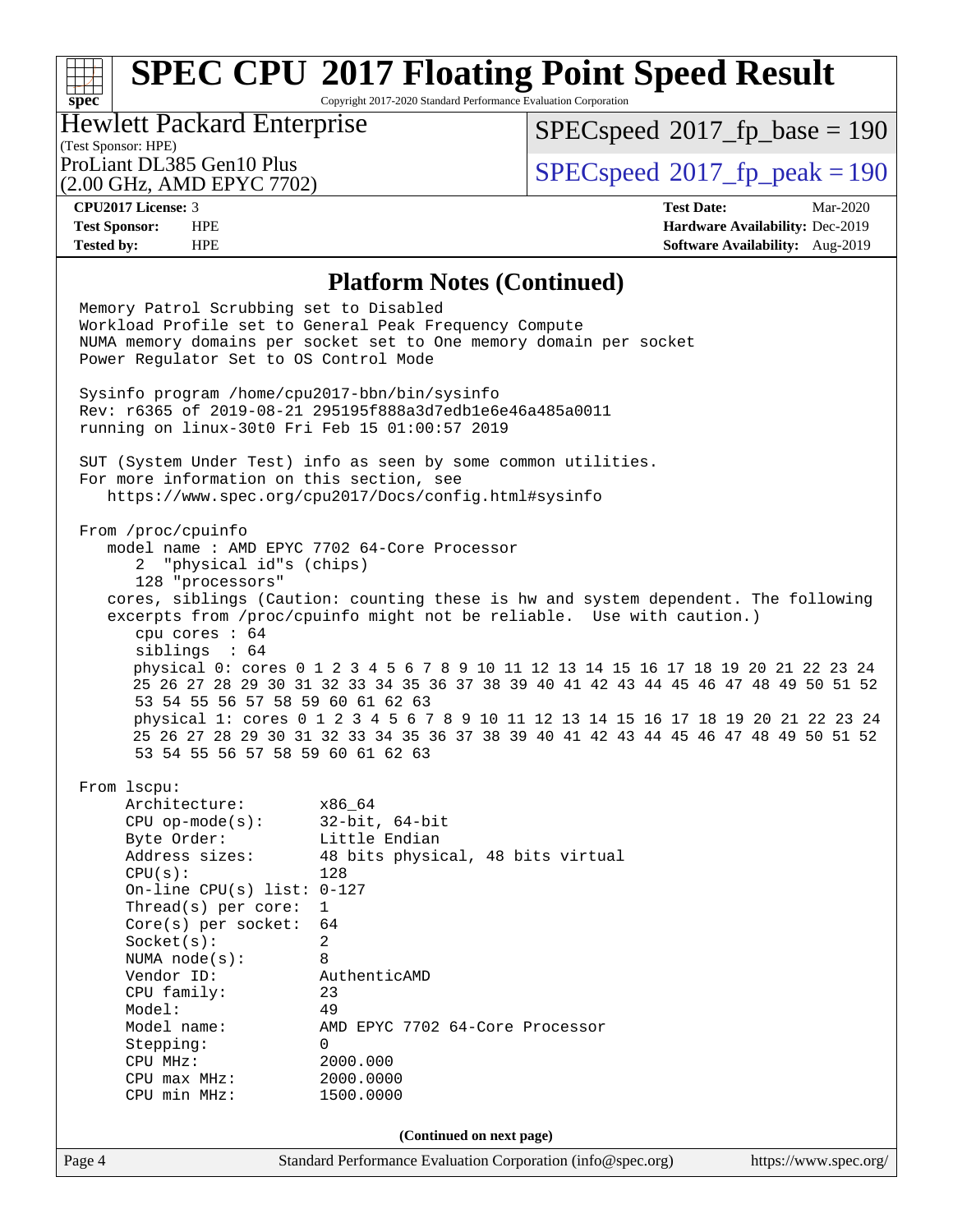Copyright 2017-2020 Standard Performance Evaluation Corporation

### (Test Sponsor: HPE) Hewlett Packard Enterprise

(2.00 GHz, AMD EPYC 7702)

[SPECspeed](http://www.spec.org/auto/cpu2017/Docs/result-fields.html#SPECspeed2017fpbase)<sup>®</sup>2017 fp base = 190

ProLiant DL385 Gen10 Plus  $SPEC speed@2017$  fp\_peak = 190

#### **[CPU2017 License:](http://www.spec.org/auto/cpu2017/Docs/result-fields.html#CPU2017License)** 3 **[Test Date:](http://www.spec.org/auto/cpu2017/Docs/result-fields.html#TestDate)** Mar-2020

**[spec](http://www.spec.org/)**

**[Test Sponsor:](http://www.spec.org/auto/cpu2017/Docs/result-fields.html#TestSponsor)** HPE **[Hardware Availability:](http://www.spec.org/auto/cpu2017/Docs/result-fields.html#HardwareAvailability)** Dec-2019 **[Tested by:](http://www.spec.org/auto/cpu2017/Docs/result-fields.html#Testedby)** HPE **[Software Availability:](http://www.spec.org/auto/cpu2017/Docs/result-fields.html#SoftwareAvailability)** Aug-2019

#### **[Platform Notes \(Continued\)](http://www.spec.org/auto/cpu2017/Docs/result-fields.html#PlatformNotes)**

| BogoMIPS:                  | 3992.32     |
|----------------------------|-------------|
| Virtualization:            | AMD-V       |
| $L1d$ cache:               | 32K         |
| Lli cache:                 | 32K         |
| $L2$ cache:                | 512K        |
| $L3$ cache:                | 16384K      |
| NUMA node0 CPU(s):         | $0 - 15$    |
| NUMA node1 CPU(s):         | $16 - 31$   |
| NUMA node2 $CPU(s):$ 32-47 |             |
| NUMA node3 CPU(s):         | $48 - 63$   |
| NUMA node4 CPU(s):         | $64 - 79$   |
| NUMA node5 CPU(s):         | $80 - 95$   |
| NUMA node6 CPU(s):         | $96 - 111$  |
| NUMA node7 CPU(s):         | $112 - 127$ |
| Flaqs:                     | fpu vme de  |

pse tsc msr pae mce cx8 apic sep mtrr pge mca cmov pat pse36 clflush mmx fxsr sse sse2 ht syscall nx mmxext fxsr\_opt pdpe1gb rdtscp lm constant\_tsc rep\_good nopl xtopology nonstop\_tsc cpuid extd\_apicid aperfmperf pni pclmulqdq monitor ssse3 fma cx16 sse4\_1 sse4\_2 movbe popcnt aes xsave avx f16c rdrand lahf\_lm cmp\_legacy svm extapic cr8\_legacy abm sse4a misalignsse 3dnowprefetch osvw ibs skinit wdt tce topoext perfctr\_core perfctr\_nb bpext perfctr\_l2 mwaitx cpb cat\_l3 cdp\_l3 hw\_pstate ssbd ibrs ibpb stibp vmmcall fsgsbase bmi1 avx2 smep bmi2 cqm rdt\_a rdseed adx smap clflushopt clwb sha\_ni xsaveopt xsavec xgetbv1 xsaves cqm\_llc cqm\_occup\_llc cqm\_mbm\_total cqm\_mbm\_local clzero irperf xsaveerptr arat npt lbrv svm\_lock nrip\_save tsc\_scale vmcb\_clean flushbyasid decodeassists pausefilter pfthreshold avic v\_vmsave\_vmload vgif umip rdpid overflow\_recov succor smca

```
 /proc/cpuinfo cache data
   cache size : 512 KB
```
 From numactl --hardware WARNING: a numactl 'node' might or might not correspond to a physical chip. available: 8 nodes (0-7) node 0 cpus: 0 1 2 3 4 5 6 7 8 9 10 11 12 13 14 15 node 0 size: 128709 MB node 0 free: 128482 MB node 1 cpus: 16 17 18 19 20 21 22 23 24 25 26 27 28 29 30 31 node 1 size: 129019 MB node 1 free: 128919 MB node 2 cpus: 32 33 34 35 36 37 38 39 40 41 42 43 44 45 46 47 node 2 size: 129019 MB node 2 free: 128745 MB node 3 cpus: 48 49 50 51 52 53 54 55 56 57 58 59 60 61 62 63 node 3 size: 129007 MB node 3 free: 128866 MB node 4 cpus: 64 65 66 67 68 69 70 71 72 73 74 75 76 77 78 79 node 4 size: 128990 MB node 4 free: 128887 MB

**(Continued on next page)**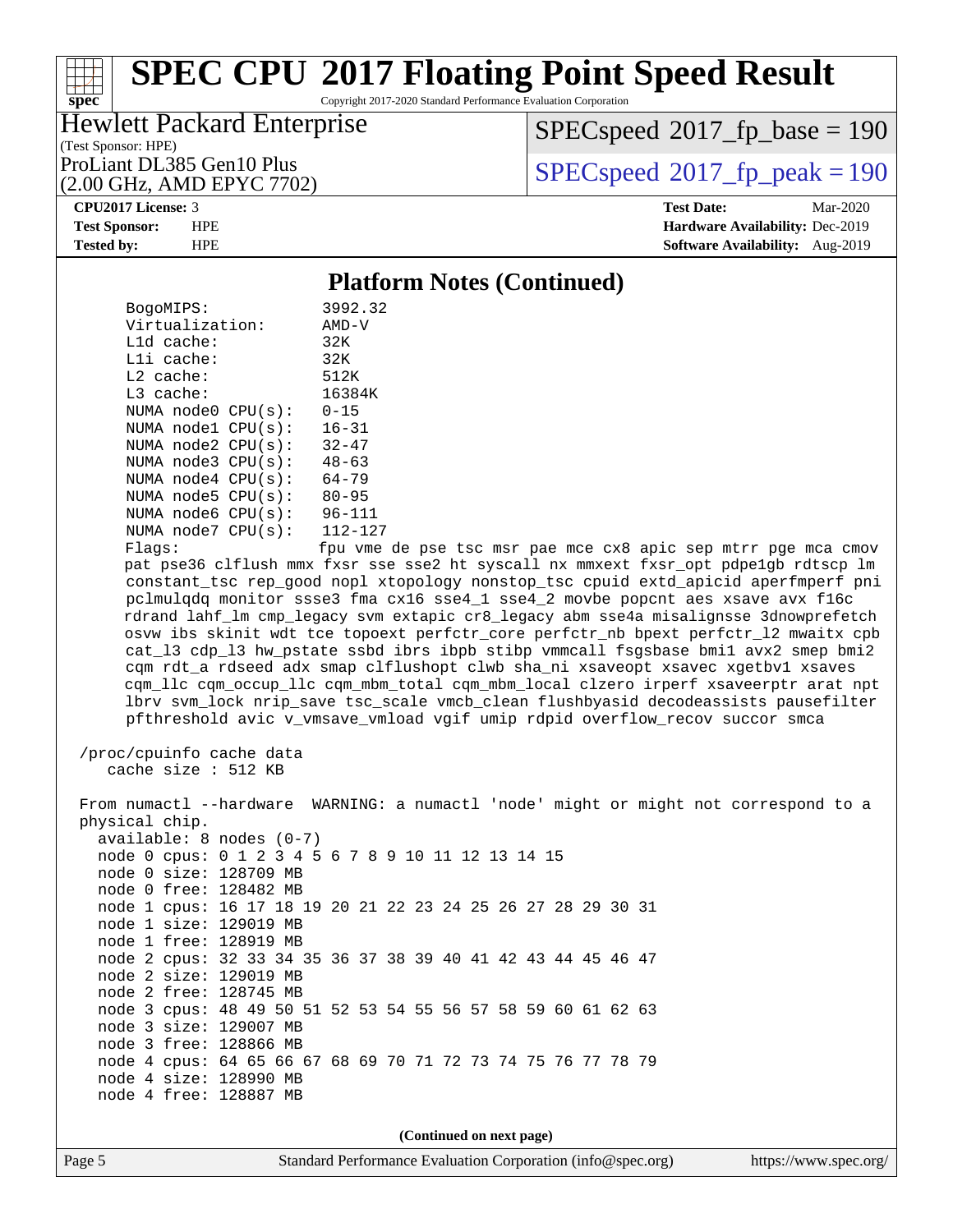Copyright 2017-2020 Standard Performance Evaluation Corporation

(Test Sponsor: HPE) Hewlett Packard Enterprise

[SPECspeed](http://www.spec.org/auto/cpu2017/Docs/result-fields.html#SPECspeed2017fpbase)<sup>®</sup>2017 fp base = 190

(2.00 GHz, AMD EPYC 7702)

ProLiant DL385 Gen10 Plus  $\vert$  [SPECspeed](http://www.spec.org/auto/cpu2017/Docs/result-fields.html#SPECspeed2017fppeak)®[2017\\_fp\\_peak = 1](http://www.spec.org/auto/cpu2017/Docs/result-fields.html#SPECspeed2017fppeak)90

**[spec](http://www.spec.org/)**

**[CPU2017 License:](http://www.spec.org/auto/cpu2017/Docs/result-fields.html#CPU2017License)** 3 **[Test Date:](http://www.spec.org/auto/cpu2017/Docs/result-fields.html#TestDate)** Mar-2020 **[Test Sponsor:](http://www.spec.org/auto/cpu2017/Docs/result-fields.html#TestSponsor)** HPE **[Hardware Availability:](http://www.spec.org/auto/cpu2017/Docs/result-fields.html#HardwareAvailability)** Dec-2019 **[Tested by:](http://www.spec.org/auto/cpu2017/Docs/result-fields.html#Testedby)** HPE **[Software Availability:](http://www.spec.org/auto/cpu2017/Docs/result-fields.html#SoftwareAvailability)** Aug-2019

#### **[Platform Notes \(Continued\)](http://www.spec.org/auto/cpu2017/Docs/result-fields.html#PlatformNotes)**

 node 5 cpus: 80 81 82 83 84 85 86 87 88 89 90 91 92 93 94 95 node 5 size: 129019 MB node 5 free: 128938 MB node 6 cpus: 96 97 98 99 100 101 102 103 104 105 106 107 108 109 110 111 node 6 size: 129019 MB node 6 free: 128859 MB node 7 cpus: 112 113 114 115 116 117 118 119 120 121 122 123 124 125 126 127 node 7 size: 129018 MB node 7 free: 128932 MB node distances: node 0 1 2 3 4 5 6 7 0: 10 12 12 12 32 32 32 32 1: 12 10 12 12 32 32 32 32 2: 12 12 10 12 32 32 32 32 3: 12 12 12 10 32 32 32 32 4: 32 32 32 32 10 12 12 12 5: 32 32 32 32 12 10 12 12 6: 32 32 32 32 12 12 10 12 7: 32 32 32 32 12 12 12 10 From /proc/meminfo MemTotal: 1056568632 kB HugePages\_Total: 0 Hugepagesize: 2048 kB From /etc/\*release\* /etc/\*version\* os-release: NAME="SLES" VERSION="15-SP1" VERSION\_ID="15.1" PRETTY\_NAME="SUSE Linux Enterprise Server 15 SP1" ID="sles" ID\_LIKE="suse" ANSI\_COLOR="0;32" CPE\_NAME="cpe:/o:suse:sles:15:sp1" uname -a: Linux linux-30t0 4.12.14-195-default #1 SMP Tue May 7 10:55:11 UTC 2019 (8fba516) x86\_64 x86\_64 x86\_64 GNU/Linux Kernel self-reported vulnerability status: CVE-2018-3620 (L1 Terminal Fault): Not affected Microarchitectural Data Sampling: Not affected CVE-2017-5754 (Meltdown): Not affected CVE-2018-3639 (Speculative Store Bypass): Mitigation: Speculative Store Bypass disabled via prctl and seccomp **(Continued on next page)**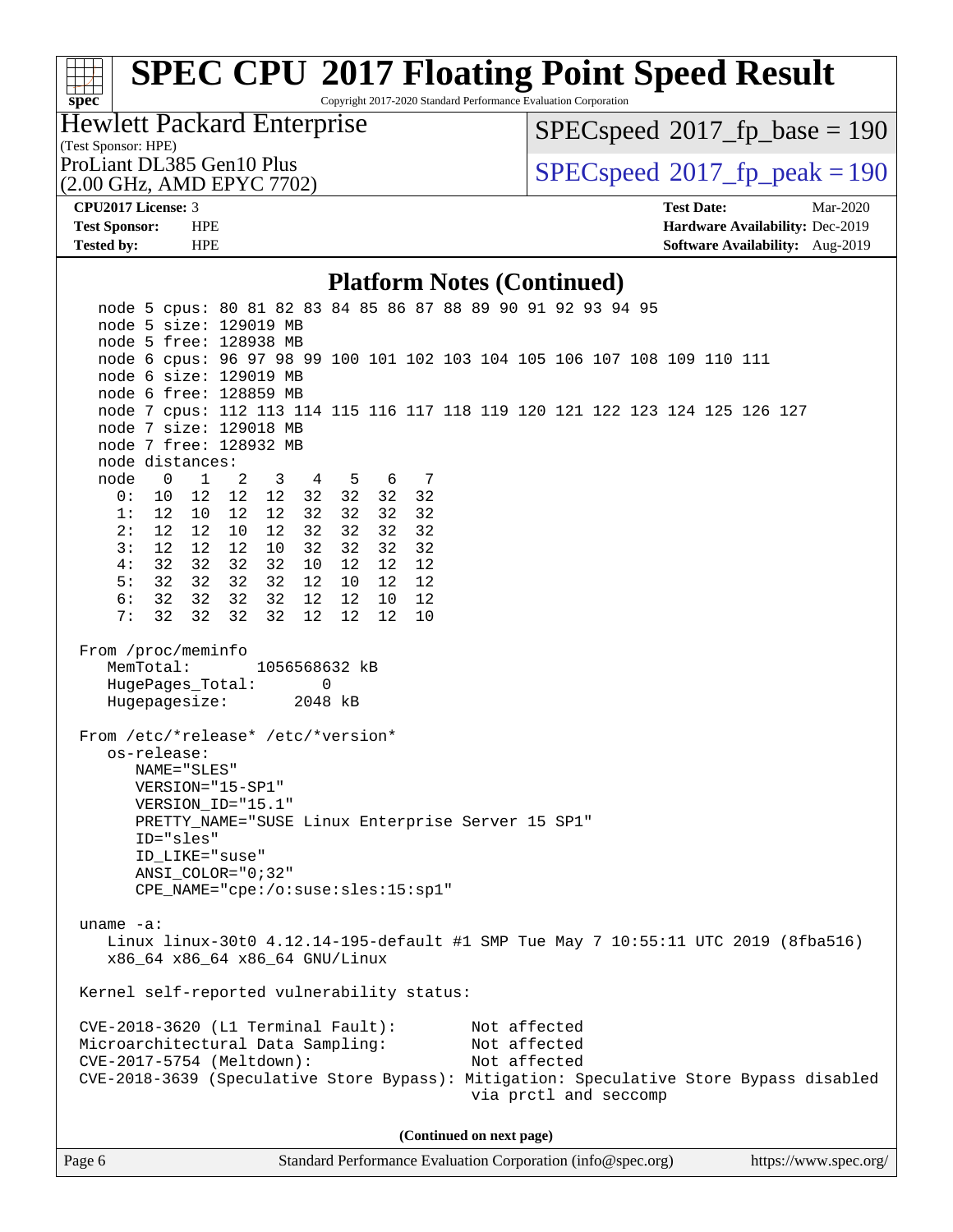Copyright 2017-2020 Standard Performance Evaluation Corporation

### (Test Sponsor: HPE)<br>ProLiant DL385 Gen10 Plus Hewlett Packard Enterprise (2.00 GHz, AMD EPYC 7702)

 $SPEC speed$ <sup>®</sup> $2017$ \_fp\_base = 190

 $SPECspeed*2017_fp\_peak = 190$  $SPECspeed*2017_fp\_peak = 190$ 

**[spec](http://www.spec.org/)**

**[CPU2017 License:](http://www.spec.org/auto/cpu2017/Docs/result-fields.html#CPU2017License)** 3 **[Test Date:](http://www.spec.org/auto/cpu2017/Docs/result-fields.html#TestDate)** Mar-2020 **[Test Sponsor:](http://www.spec.org/auto/cpu2017/Docs/result-fields.html#TestSponsor)** HPE **[Hardware Availability:](http://www.spec.org/auto/cpu2017/Docs/result-fields.html#HardwareAvailability)** Dec-2019 **[Tested by:](http://www.spec.org/auto/cpu2017/Docs/result-fields.html#Testedby)** HPE **[Software Availability:](http://www.spec.org/auto/cpu2017/Docs/result-fields.html#SoftwareAvailability)** Aug-2019

#### **[Platform Notes \(Continued\)](http://www.spec.org/auto/cpu2017/Docs/result-fields.html#PlatformNotes)**

|                                                         | CVE-2017-5753 (Spectre variant 1):<br>$CVE-2017-5715$ (Spectre variant 2):                                               | Mitigation: __user pointer sanitization<br>Mitigation: Full AMD retpoline, IBPB:<br>conditional, IBRS_FW, STIBP: disabled, RSB<br>filling                                                                                                                                                                                                      |                       |
|---------------------------------------------------------|--------------------------------------------------------------------------------------------------------------------------|------------------------------------------------------------------------------------------------------------------------------------------------------------------------------------------------------------------------------------------------------------------------------------------------------------------------------------------------|-----------------------|
| run-level 3 Feb 14 19:51                                |                                                                                                                          |                                                                                                                                                                                                                                                                                                                                                |                       |
| Filesystem<br>/dev/sdc2                                 | SPEC is set to: /home/cpu2017-bbn<br>Type<br>btrfs 743G 26G 717G 4% / home                                               | Size Used Avail Use% Mounted on                                                                                                                                                                                                                                                                                                                |                       |
| BIOS:<br>Vendor: HPE<br>Serial: CN79340HC5              | From /sys/devices/virtual/dmi/id<br>HPE A42 12/12/2019<br>Product: ProLiant DL385 Gen10 Plus<br>Product Family: ProLiant |                                                                                                                                                                                                                                                                                                                                                |                       |
| Memory:                                                 | 16x Micron 36ASF8G72PZ-3G2B2 64 GB 2 rank 3200                                                                           | Additional information from dmidecode follows. WARNING: Use caution when you interpret<br>this section. The 'dmidecode' program reads system data which is "intended to allow<br>hardware to be accurately determined", but the intent may not be met, as there are<br>frequent changes to hardware, firmware, and the "DMTF SMBIOS" standard. |                       |
|                                                         | 16x UNKNOWN NOT AVAILABLE<br>(End of data from sysinfo program)                                                          |                                                                                                                                                                                                                                                                                                                                                |                       |
|                                                         |                                                                                                                          | <b>Compiler Version Notes</b>                                                                                                                                                                                                                                                                                                                  |                       |
| ==========================<br>C                         | ====================<br>644.nab_s(base, peak)                                                                            | ===============================<br>619.1bm_s(base, peak) 638.imagick_s(base, peak)                                                                                                                                                                                                                                                             |                       |
| Target: x86_64-unknown-linux-gnu<br>Thread model: posix |                                                                                                                          | AOCC.LLVM.2.0.0.B191.2019_07_19 clang version 8.0.0 (CLANG: Jenkins<br>AOCC_2_0_0-Build#191) (based on LLVM AOCC.LLVM.2.0.0.B191.2019_07_19)                                                                                                                                                                                                   |                       |
|                                                         | InstalledDir: /sppo/dev/compilers/aocc-compiler-2.0.0/bin                                                                |                                                                                                                                                                                                                                                                                                                                                |                       |
| $C_{++}$ , C, Fortran                                   | 607. cactuBSSN s(base, peak)                                                                                             |                                                                                                                                                                                                                                                                                                                                                |                       |
|                                                         |                                                                                                                          | AOCC.LLVM.2.0.0.B191.2019_07_19 clang version 8.0.0 (CLANG: Jenkins<br>AOCC_2_0_0-Build#191) (based on LLVM AOCC.LLVM.2.0.0.B191.2019_07_19)                                                                                                                                                                                                   |                       |
|                                                         |                                                                                                                          | (Continued on next page)                                                                                                                                                                                                                                                                                                                       |                       |
| Page 7                                                  |                                                                                                                          | Standard Performance Evaluation Corporation (info@spec.org)                                                                                                                                                                                                                                                                                    | https://www.spec.org/ |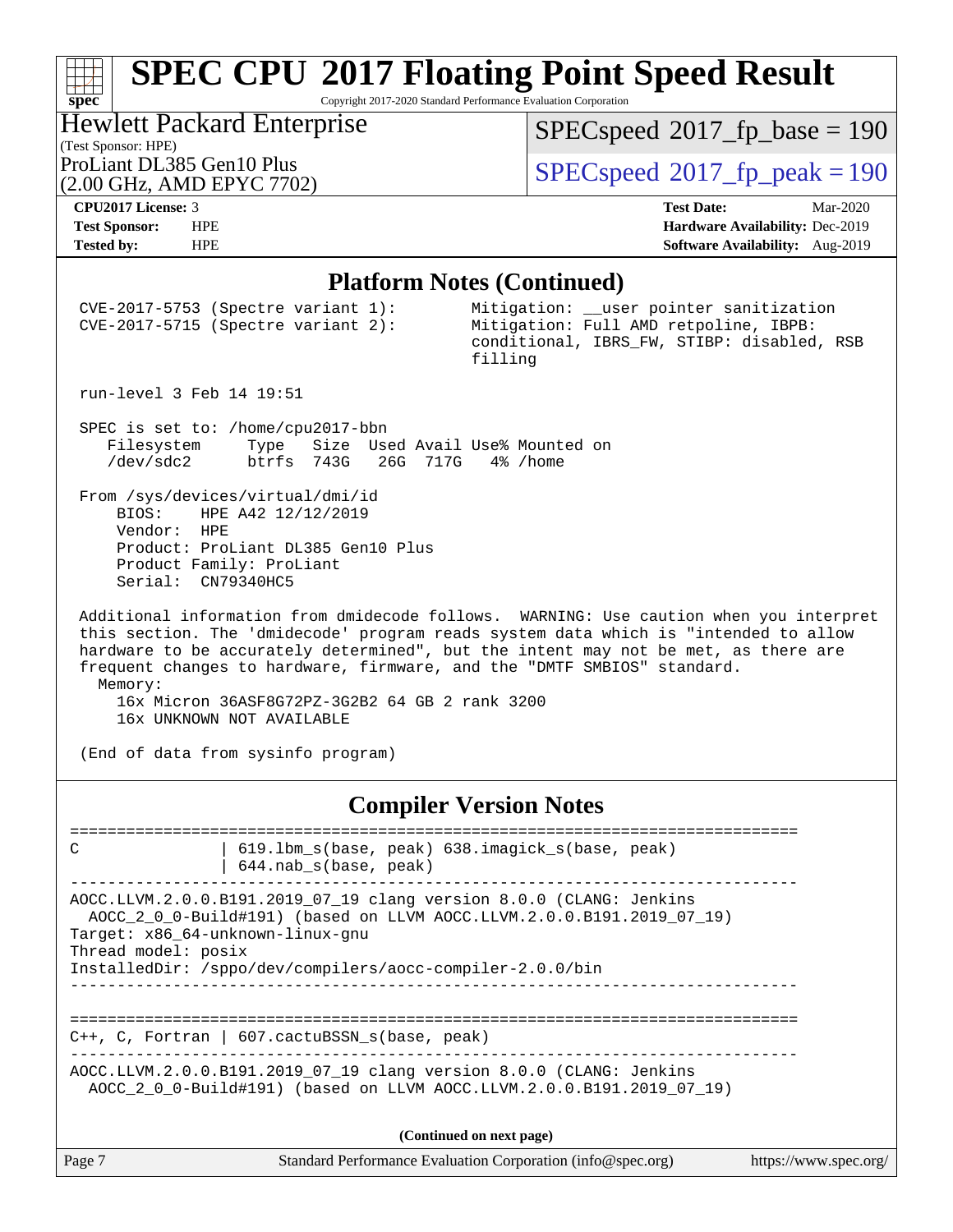Copyright 2017-2020 Standard Performance Evaluation Corporation

### (Test Sponsor: HPE) Hewlett Packard Enterprise

(2.00 GHz, AMD EPYC 7702)

 $SPECspeed^{\circledcirc}2017_fp\_base = 190$  $SPECspeed^{\circledcirc}2017_fp\_base = 190$ 

ProLiant DL385 Gen10 Plus  $\begin{array}{c} | \text{SPEC speed} \textdegree 2017 \text{ fp\_peak} = 190 \end{array}$ 

**[spec](http://www.spec.org/)**

**[CPU2017 License:](http://www.spec.org/auto/cpu2017/Docs/result-fields.html#CPU2017License)** 3 **[Test Date:](http://www.spec.org/auto/cpu2017/Docs/result-fields.html#TestDate)** Mar-2020 **[Test Sponsor:](http://www.spec.org/auto/cpu2017/Docs/result-fields.html#TestSponsor)** HPE **[Hardware Availability:](http://www.spec.org/auto/cpu2017/Docs/result-fields.html#HardwareAvailability)** Dec-2019 **[Tested by:](http://www.spec.org/auto/cpu2017/Docs/result-fields.html#Testedby)** HPE **[Software Availability:](http://www.spec.org/auto/cpu2017/Docs/result-fields.html#SoftwareAvailability)** Aug-2019

### **[Compiler Version Notes \(Continued\)](http://www.spec.org/auto/cpu2017/Docs/result-fields.html#CompilerVersionNotes)**

| Target: x86_64-unknown-linux-gnu<br>Thread model: posix<br>InstalledDir: /sppo/dev/compilers/aocc-compiler-2.0.0/bin<br>AOCC.LLVM.2.0.0.B191.2019_07_19 clang version 8.0.0 (CLANG: Jenkins<br>AOCC_2_0_0-Build#191) (based on LLVM AOCC.LLVM.2.0.0.B191.2019_07_19)<br>Target: x86_64-unknown-linux-gnu<br>Thread model: posix<br>InstalledDir: /sppo/dev/compilers/aocc-compiler-2.0.0/bin<br>AOCC.LLVM.2.0.0.B191.2019_07_19 clang version 8.0.0 (CLANG: Jenkins<br>AOCC_2_0_0-Build#191) (based on LLVM AOCC.LLVM.2.0.0.B191.2019_07_19)<br>Target: x86_64-unknown-linux-gnu<br>Thread model: posix<br>InstalledDir: /sppo/dev/compilers/aocc-compiler-2.0.0/bin |                                                                                |  |  |  |  |
|----------------------------------------------------------------------------------------------------------------------------------------------------------------------------------------------------------------------------------------------------------------------------------------------------------------------------------------------------------------------------------------------------------------------------------------------------------------------------------------------------------------------------------------------------------------------------------------------------------------------------------------------------------------------|--------------------------------------------------------------------------------|--|--|--|--|
|                                                                                                                                                                                                                                                                                                                                                                                                                                                                                                                                                                                                                                                                      |                                                                                |  |  |  |  |
| Fortran                                                                                                                                                                                                                                                                                                                                                                                                                                                                                                                                                                                                                                                              | 603.bwaves_s(base, peak) 649.fotonik3d_s(base, peak)<br>654.roms_s(base, peak) |  |  |  |  |
| AOCC.LLVM.2.0.0.B191.2019_07_19 clang version 8.0.0 (CLANG: Jenkins<br>AOCC_2_0_0-Build#191) (based on LLVM AOCC.LLVM.2.0.0.B191.2019_07_19)<br>Target: x86_64-unknown-linux-gnu<br>Thread model: posix<br>InstalledDir: /sppo/dev/compilers/aocc-compiler-2.0.0/bin                                                                                                                                                                                                                                                                                                                                                                                                 |                                                                                |  |  |  |  |
| Fortran, C                                                                                                                                                                                                                                                                                                                                                                                                                                                                                                                                                                                                                                                           | 621.wrf_s(base, peak) 627.cam4_s(base, peak)<br>628.pop2_s(base, peak)         |  |  |  |  |
| AOCC.LLVM.2.0.0.B191.2019_07_19 clang version 8.0.0 (CLANG: Jenkins<br>AOCC_2_0_0-Build#191) (based on LLVM AOCC.LLVM.2.0.0.B191.2019_07_19)<br>Target: x86_64-unknown-linux-gnu<br>Thread model: posix<br>InstalledDir: /sppo/dev/compilers/aocc-compiler-2.0.0/bin<br>AOCC.LLVM.2.0.0.B191.2019_07_19 clang version 8.0.0 (CLANG: Jenkins<br>AOCC_2_0_0-Build#191) (based on LLVM AOCC.LLVM.2.0.0.B191.2019_07_19)<br>Target: x86_64-unknown-linux-gnu<br>Thread model: posix<br>InstalledDir: /sppo/dev/compilers/aocc-compiler-2.0.0/bin                                                                                                                         |                                                                                |  |  |  |  |
|                                                                                                                                                                                                                                                                                                                                                                                                                                                                                                                                                                                                                                                                      |                                                                                |  |  |  |  |

## **[Base Compiler Invocation](http://www.spec.org/auto/cpu2017/Docs/result-fields.html#BaseCompilerInvocation)**

[C benchmarks:](http://www.spec.org/auto/cpu2017/Docs/result-fields.html#Cbenchmarks) [clang](http://www.spec.org/cpu2017/results/res2020q2/cpu2017-20200413-21984.flags.html#user_CCbase_clang-c)

**(Continued on next page)**

Page 8 Standard Performance Evaluation Corporation [\(info@spec.org\)](mailto:info@spec.org) <https://www.spec.org/>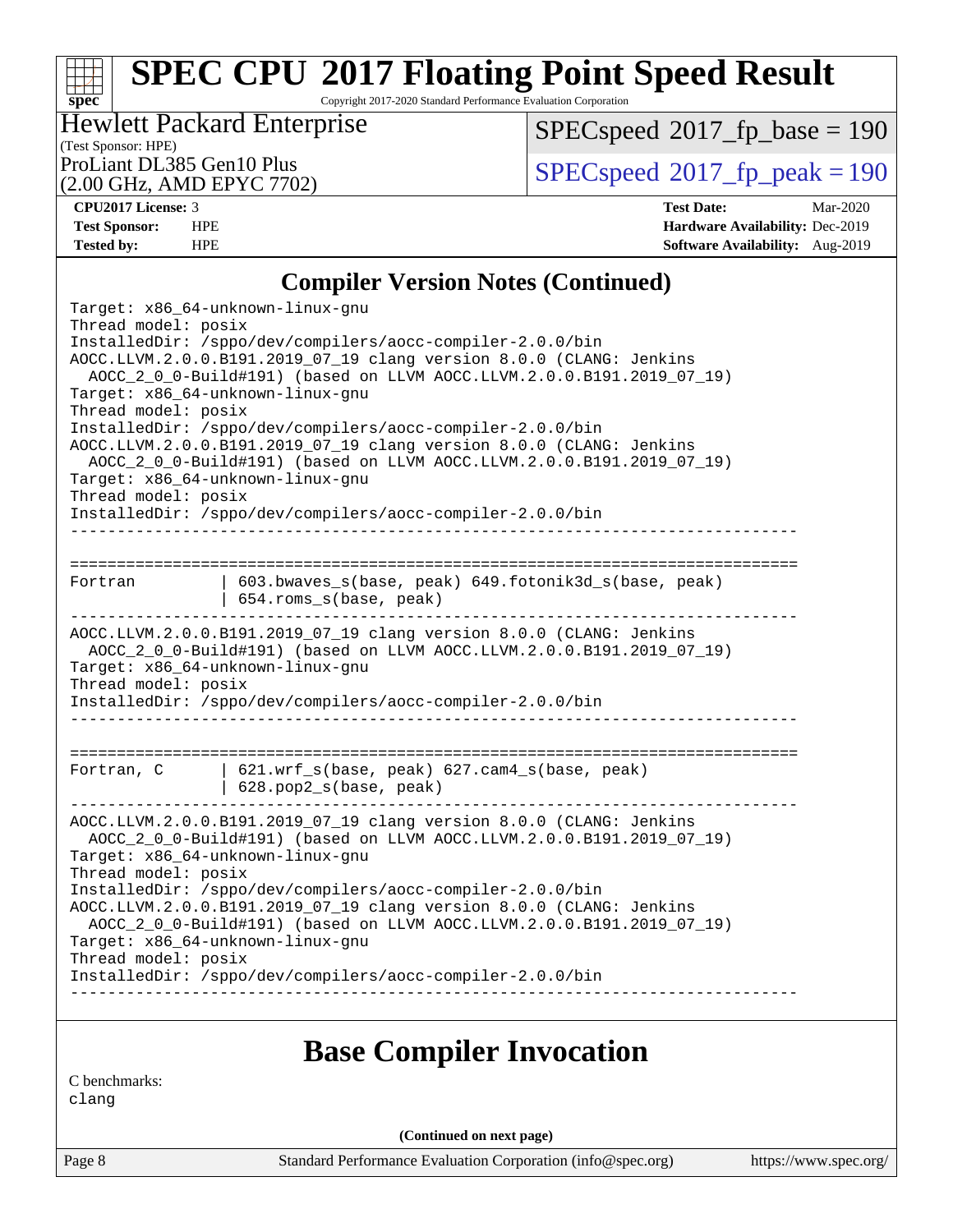Copyright 2017-2020 Standard Performance Evaluation Corporation

#### (Test Sponsor: HPE) Hewlett Packard Enterprise (2.00 GHz, AMD EPYC 7702)

[SPECspeed](http://www.spec.org/auto/cpu2017/Docs/result-fields.html#SPECspeed2017fpbase)<sup>®</sup>2017 fp base = 190

ProLiant DL385 Gen10 Plus  $SPEC speed@2017$  fp\_peak = 190

**[spec](http://www.spec.org/)**

**[CPU2017 License:](http://www.spec.org/auto/cpu2017/Docs/result-fields.html#CPU2017License)** 3 **[Test Date:](http://www.spec.org/auto/cpu2017/Docs/result-fields.html#TestDate)** Mar-2020 **[Test Sponsor:](http://www.spec.org/auto/cpu2017/Docs/result-fields.html#TestSponsor)** HPE **[Hardware Availability:](http://www.spec.org/auto/cpu2017/Docs/result-fields.html#HardwareAvailability)** Dec-2019 **[Tested by:](http://www.spec.org/auto/cpu2017/Docs/result-fields.html#Testedby)** HPE **[Software Availability:](http://www.spec.org/auto/cpu2017/Docs/result-fields.html#SoftwareAvailability)** Aug-2019

# **[Base Compiler Invocation \(Continued\)](http://www.spec.org/auto/cpu2017/Docs/result-fields.html#BaseCompilerInvocation)**

[Fortran benchmarks](http://www.spec.org/auto/cpu2017/Docs/result-fields.html#Fortranbenchmarks): [flang](http://www.spec.org/cpu2017/results/res2020q2/cpu2017-20200413-21984.flags.html#user_FCbase_flang)

[Benchmarks using both Fortran and C:](http://www.spec.org/auto/cpu2017/Docs/result-fields.html#BenchmarksusingbothFortranandC) [flang](http://www.spec.org/cpu2017/results/res2020q2/cpu2017-20200413-21984.flags.html#user_CC_FCbase_flang) [clang](http://www.spec.org/cpu2017/results/res2020q2/cpu2017-20200413-21984.flags.html#user_CC_FCbase_clang-c)

[Benchmarks using Fortran, C, and C++:](http://www.spec.org/auto/cpu2017/Docs/result-fields.html#BenchmarksusingFortranCandCXX) [clang++](http://www.spec.org/cpu2017/results/res2020q2/cpu2017-20200413-21984.flags.html#user_CC_CXX_FCbase_clang-cpp) [clang](http://www.spec.org/cpu2017/results/res2020q2/cpu2017-20200413-21984.flags.html#user_CC_CXX_FCbase_clang-c) [flang](http://www.spec.org/cpu2017/results/res2020q2/cpu2017-20200413-21984.flags.html#user_CC_CXX_FCbase_flang)

## **[Base Portability Flags](http://www.spec.org/auto/cpu2017/Docs/result-fields.html#BasePortabilityFlags)**

 603.bwaves\_s: [-DSPEC\\_LP64](http://www.spec.org/cpu2017/results/res2020q2/cpu2017-20200413-21984.flags.html#suite_baseEXTRA_PORTABILITY603_bwaves_s_DSPEC_LP64) 607.cactuBSSN\_s: [-DSPEC\\_LP64](http://www.spec.org/cpu2017/results/res2020q2/cpu2017-20200413-21984.flags.html#suite_baseEXTRA_PORTABILITY607_cactuBSSN_s_DSPEC_LP64) 619.lbm\_s: [-DSPEC\\_LP64](http://www.spec.org/cpu2017/results/res2020q2/cpu2017-20200413-21984.flags.html#suite_baseEXTRA_PORTABILITY619_lbm_s_DSPEC_LP64) 621.wrf\_s: [-DSPEC\\_CASE\\_FLAG](http://www.spec.org/cpu2017/results/res2020q2/cpu2017-20200413-21984.flags.html#b621.wrf_s_baseCPORTABILITY_DSPEC_CASE_FLAG) [-Mbyteswapio](http://www.spec.org/cpu2017/results/res2020q2/cpu2017-20200413-21984.flags.html#user_baseFPORTABILITY621_wrf_s_F-mbyteswapio_543c39ce38db59bcbc3b888917ef58c313007ae1c27520b689e012995ae261114051d1d5efcb4182d175ce22a6a15532d3a9999882dd2c360e6d853f41da6883) [-DSPEC\\_LP64](http://www.spec.org/cpu2017/results/res2020q2/cpu2017-20200413-21984.flags.html#suite_baseEXTRA_PORTABILITY621_wrf_s_DSPEC_LP64) 627.cam4\_s: [-DSPEC\\_CASE\\_FLAG](http://www.spec.org/cpu2017/results/res2020q2/cpu2017-20200413-21984.flags.html#b627.cam4_s_basePORTABILITY_DSPEC_CASE_FLAG) [-DSPEC\\_LP64](http://www.spec.org/cpu2017/results/res2020q2/cpu2017-20200413-21984.flags.html#suite_baseEXTRA_PORTABILITY627_cam4_s_DSPEC_LP64) 628.pop2\_s: [-DSPEC\\_CASE\\_FLAG](http://www.spec.org/cpu2017/results/res2020q2/cpu2017-20200413-21984.flags.html#b628.pop2_s_baseCPORTABILITY_DSPEC_CASE_FLAG) [-Mbyteswapio](http://www.spec.org/cpu2017/results/res2020q2/cpu2017-20200413-21984.flags.html#user_baseFPORTABILITY628_pop2_s_F-mbyteswapio_543c39ce38db59bcbc3b888917ef58c313007ae1c27520b689e012995ae261114051d1d5efcb4182d175ce22a6a15532d3a9999882dd2c360e6d853f41da6883) [-DSPEC\\_LP64](http://www.spec.org/cpu2017/results/res2020q2/cpu2017-20200413-21984.flags.html#suite_baseEXTRA_PORTABILITY628_pop2_s_DSPEC_LP64) 638.imagick\_s: [-DSPEC\\_LP64](http://www.spec.org/cpu2017/results/res2020q2/cpu2017-20200413-21984.flags.html#suite_baseEXTRA_PORTABILITY638_imagick_s_DSPEC_LP64) 644.nab\_s: [-DSPEC\\_LP64](http://www.spec.org/cpu2017/results/res2020q2/cpu2017-20200413-21984.flags.html#suite_baseEXTRA_PORTABILITY644_nab_s_DSPEC_LP64) 649.fotonik3d\_s: [-DSPEC\\_LP64](http://www.spec.org/cpu2017/results/res2020q2/cpu2017-20200413-21984.flags.html#suite_baseEXTRA_PORTABILITY649_fotonik3d_s_DSPEC_LP64) 654.roms\_s: [-DSPEC\\_LP64](http://www.spec.org/cpu2017/results/res2020q2/cpu2017-20200413-21984.flags.html#suite_baseEXTRA_PORTABILITY654_roms_s_DSPEC_LP64)

## **[Base Optimization Flags](http://www.spec.org/auto/cpu2017/Docs/result-fields.html#BaseOptimizationFlags)**

[C benchmarks](http://www.spec.org/auto/cpu2017/Docs/result-fields.html#Cbenchmarks):

[-flto](http://www.spec.org/cpu2017/results/res2020q2/cpu2017-20200413-21984.flags.html#user_CCbase_aocc-flto) [-Wl,-mllvm -Wl,-function-specialize](http://www.spec.org/cpu2017/results/res2020q2/cpu2017-20200413-21984.flags.html#user_CCbase_F-function-specialize_7e7e661e57922243ee67c9a1251cb8910e607325179a0ce7f2884e09a6f5d4a5ef0ae4f37e8a2a11c95fc48e931f06dc2b6016f14b511fcb441e048bef1b065a) [-Wl,-mllvm -Wl,-region-vectorize](http://www.spec.org/cpu2017/results/res2020q2/cpu2017-20200413-21984.flags.html#user_CCbase_F-region-vectorize_fb6c6b5aa293c88efc6c7c2b52b20755e943585b1fe8658c35afef78727fff56e1a56891413c30e36b8e2a6f9a71126986319243e80eb6110b78b288f533c52b) [-Wl,-mllvm -Wl,-vector-library=LIBMVEC](http://www.spec.org/cpu2017/results/res2020q2/cpu2017-20200413-21984.flags.html#user_CCbase_F-use-vector-library_0a14b27fae317f283640384a31f7bfcc2bd4c1d0b5cfc618a3a430800c9b20217b00f61303eff223a3251b4f06ffbc9739dc5296db9d1fbb9ad24a3939d86d66) [-Wl,-mllvm -Wl,-reduce-array-computations=3](http://www.spec.org/cpu2017/results/res2020q2/cpu2017-20200413-21984.flags.html#user_CCbase_F-reduce-array-computations_b882aefe7a5dda4e33149f6299762b9a720dace3e498e13756f4c04e5a19edf5315c1f3993de2e61ec41e8c206231f84e05da7040e1bb5d69ba27d10a12507e4) [-O3](http://www.spec.org/cpu2017/results/res2020q2/cpu2017-20200413-21984.flags.html#user_CCbase_F-O3) [-ffast-math](http://www.spec.org/cpu2017/results/res2020q2/cpu2017-20200413-21984.flags.html#user_CCbase_aocc-ffast-math) [-march=znver2](http://www.spec.org/cpu2017/results/res2020q2/cpu2017-20200413-21984.flags.html#user_CCbase_aocc-march_3e2e19cff2eeef60c5d90b059483627c9ea47eca6d66670dbd53f9185f6439e27eb5e104cf773e9e8ab18c8842ce63e461a3e948d0214bd567ef3ade411bf467) [-fstruct-layout=3](http://www.spec.org/cpu2017/results/res2020q2/cpu2017-20200413-21984.flags.html#user_CCbase_F-struct-layout) [-mllvm -unroll-threshold=50](http://www.spec.org/cpu2017/results/res2020q2/cpu2017-20200413-21984.flags.html#user_CCbase_F-unroll-threshold_458874500b2c105d6d5cb4d7a611c40e2b16e9e3d26b355fea72d644c3673b4de4b3932662f0ed3dbec75c491a13da2d2ca81180bd779dc531083ef1e1e549dc) [-fremap-arrays](http://www.spec.org/cpu2017/results/res2020q2/cpu2017-20200413-21984.flags.html#user_CCbase_F-fremap-arrays) [-mllvm -function-specialize](http://www.spec.org/cpu2017/results/res2020q2/cpu2017-20200413-21984.flags.html#user_CCbase_F-function-specialize_233b3bdba86027f1b094368157e481c5bc59f40286dc25bfadc1858dcd5745c24fd30d5f188710db7fea399bcc9f44a80b3ce3aacc70a8870250c3ae5e1f35b8) [-mllvm -enable-gvn-hoist](http://www.spec.org/cpu2017/results/res2020q2/cpu2017-20200413-21984.flags.html#user_CCbase_F-enable-gvn-hoist_e5856354646dd6ca1333a0ad99b817e4cf8932b91b82809fd8fd47ceff7b22a89eba5c98fd3e3fa5200368fd772cec3dd56abc3c8f7b655a71b9f9848dddedd5) [-mllvm -reduce-array-computations=3](http://www.spec.org/cpu2017/results/res2020q2/cpu2017-20200413-21984.flags.html#user_CCbase_F-reduce-array-computations_aceadb8604558b566e0e3a0d7a3c1533923dd1fa0889614e16288028922629a28d5695c24d3b3be4306b1e311c54317dfffe3a2e57fbcaabc737a1798de39145) [-mllvm -global-vectorize-slp](http://www.spec.org/cpu2017/results/res2020q2/cpu2017-20200413-21984.flags.html#user_CCbase_F-global-vectorize-slp_a3935e8627af4ced727033b1ffd4db27f4d541a363d28d82bf4c2925fb3a0fd4115d6e42d13a2829f9e024d6608eb67a85cb49770f2da5c5ac8dbc737afad603) [-mllvm -vector-library=LIBMVEC](http://www.spec.org/cpu2017/results/res2020q2/cpu2017-20200413-21984.flags.html#user_CCbase_F-use-vector-library_e584e20b4f7ec96aa109254b65d8e01d864f3d68580371b9d93ed7c338191d4cfce20c3c864632264effc6bbe4c7c38153d02096a342ee92501c4a53204a7871) [-mllvm -inline-threshold=1000](http://www.spec.org/cpu2017/results/res2020q2/cpu2017-20200413-21984.flags.html#user_CCbase_dragonegg-llvm-inline-threshold_b7832241b0a6397e4ecdbaf0eb7defdc10f885c2a282fa3240fdc99844d543fda39cf8a4a9dccf68cf19b5438ac3b455264f478df15da0f4988afa40d8243bab) [-flv-function-specialization](http://www.spec.org/cpu2017/results/res2020q2/cpu2017-20200413-21984.flags.html#user_CCbase_F-flv-function-specialization) [-z muldefs](http://www.spec.org/cpu2017/results/res2020q2/cpu2017-20200413-21984.flags.html#user_CCbase_aocc-muldefs) [-DSPEC\\_OPENMP](http://www.spec.org/cpu2017/results/res2020q2/cpu2017-20200413-21984.flags.html#suite_CCbase_DSPEC_OPENMP) [-fopenmp](http://www.spec.org/cpu2017/results/res2020q2/cpu2017-20200413-21984.flags.html#user_CCbase_aocc-fopenmp) [-DUSE\\_OPENMP](http://www.spec.org/cpu2017/results/res2020q2/cpu2017-20200413-21984.flags.html#user_CCbase_F-DUSE_OPENMP) [-fopenmp=libomp](http://www.spec.org/cpu2017/results/res2020q2/cpu2017-20200413-21984.flags.html#user_CCbase_aocc-fopenmp_3eb6ab80166bcc84161ff8c20c8d5bc344f88119f45620444596454f7d72e99b7a0ceefc2d1b4d190bd07306bbfdfc20f11f5a2dc69c9b03c72239f8406741c3) [-lomp](http://www.spec.org/cpu2017/results/res2020q2/cpu2017-20200413-21984.flags.html#user_CCbase_F-lomp) [-lpthread](http://www.spec.org/cpu2017/results/res2020q2/cpu2017-20200413-21984.flags.html#user_CCbase_F-lpthread) [-ldl](http://www.spec.org/cpu2017/results/res2020q2/cpu2017-20200413-21984.flags.html#user_CCbase_F-ldl) [-lmvec](http://www.spec.org/cpu2017/results/res2020q2/cpu2017-20200413-21984.flags.html#user_CCbase_F-lmvec) [-lamdlibm](http://www.spec.org/cpu2017/results/res2020q2/cpu2017-20200413-21984.flags.html#user_CCbase_F-lamdlibm) [-ljemalloc](http://www.spec.org/cpu2017/results/res2020q2/cpu2017-20200413-21984.flags.html#user_CCbase_jemalloc-lib) [-lflang](http://www.spec.org/cpu2017/results/res2020q2/cpu2017-20200413-21984.flags.html#user_CCbase_F-lflang)

#### [Fortran benchmarks](http://www.spec.org/auto/cpu2017/Docs/result-fields.html#Fortranbenchmarks):

[-flto](http://www.spec.org/cpu2017/results/res2020q2/cpu2017-20200413-21984.flags.html#user_FCbase_aocc-flto) [-Wl,-mllvm -Wl,-function-specialize](http://www.spec.org/cpu2017/results/res2020q2/cpu2017-20200413-21984.flags.html#user_FCbase_F-function-specialize_7e7e661e57922243ee67c9a1251cb8910e607325179a0ce7f2884e09a6f5d4a5ef0ae4f37e8a2a11c95fc48e931f06dc2b6016f14b511fcb441e048bef1b065a) [-Wl,-mllvm -Wl,-region-vectorize](http://www.spec.org/cpu2017/results/res2020q2/cpu2017-20200413-21984.flags.html#user_FCbase_F-region-vectorize_fb6c6b5aa293c88efc6c7c2b52b20755e943585b1fe8658c35afef78727fff56e1a56891413c30e36b8e2a6f9a71126986319243e80eb6110b78b288f533c52b) [-Wl,-mllvm -Wl,-vector-library=LIBMVEC](http://www.spec.org/cpu2017/results/res2020q2/cpu2017-20200413-21984.flags.html#user_FCbase_F-use-vector-library_0a14b27fae317f283640384a31f7bfcc2bd4c1d0b5cfc618a3a430800c9b20217b00f61303eff223a3251b4f06ffbc9739dc5296db9d1fbb9ad24a3939d86d66) [-Wl,-mllvm -Wl,-reduce-array-computations=3](http://www.spec.org/cpu2017/results/res2020q2/cpu2017-20200413-21984.flags.html#user_FCbase_F-reduce-array-computations_b882aefe7a5dda4e33149f6299762b9a720dace3e498e13756f4c04e5a19edf5315c1f3993de2e61ec41e8c206231f84e05da7040e1bb5d69ba27d10a12507e4) [-O3](http://www.spec.org/cpu2017/results/res2020q2/cpu2017-20200413-21984.flags.html#user_FCbase_F-O3) [-march=znver2](http://www.spec.org/cpu2017/results/res2020q2/cpu2017-20200413-21984.flags.html#user_FCbase_aocc-march_3e2e19cff2eeef60c5d90b059483627c9ea47eca6d66670dbd53f9185f6439e27eb5e104cf773e9e8ab18c8842ce63e461a3e948d0214bd567ef3ade411bf467)

**(Continued on next page)**

| Page 9 | Standard Performance Evaluation Corporation (info@spec.org) | https://www.spec.org/ |
|--------|-------------------------------------------------------------|-----------------------|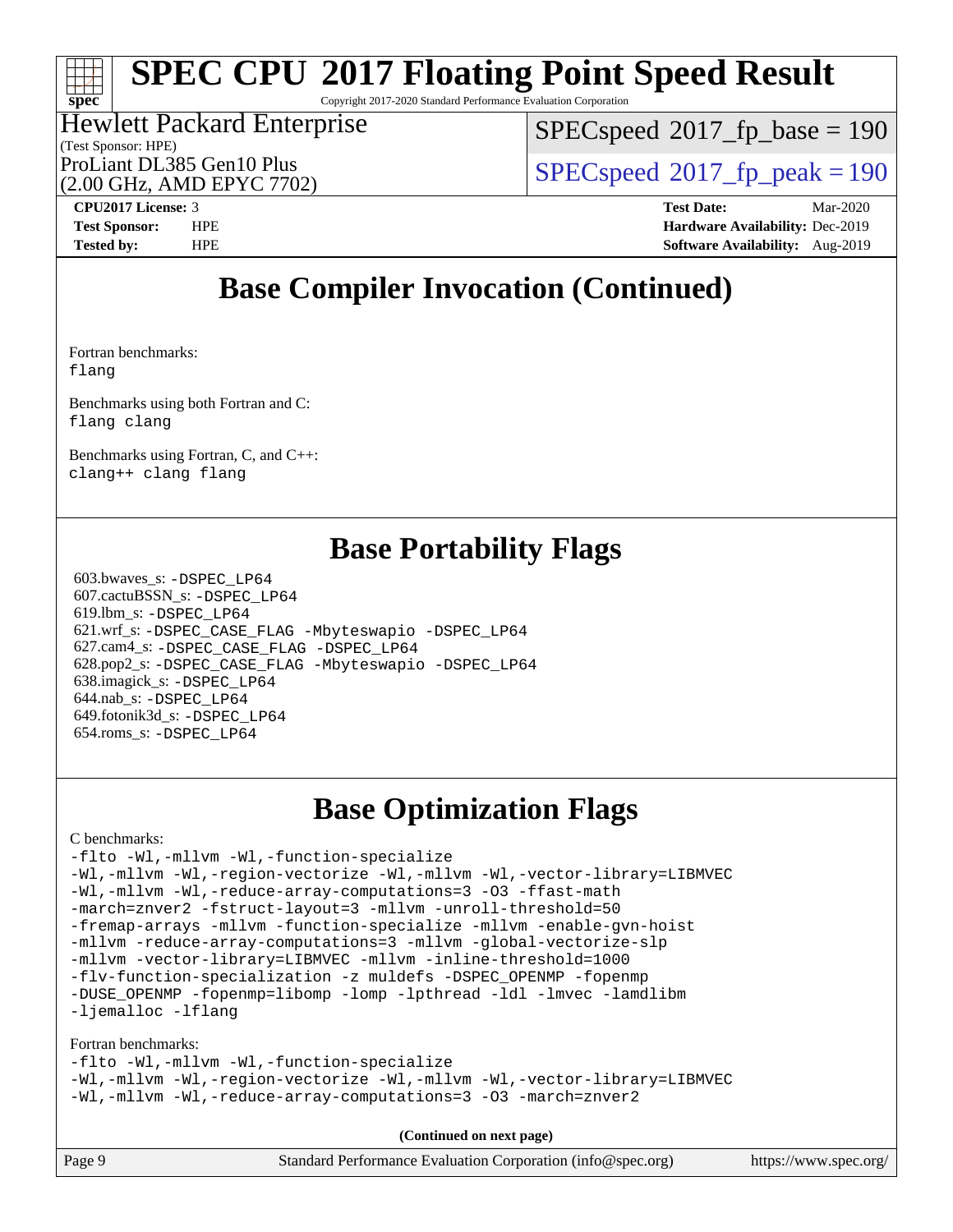Copyright 2017-2020 Standard Performance Evaluation Corporation

### (Test Sponsor: HPE) Hewlett Packard Enterprise

[SPECspeed](http://www.spec.org/auto/cpu2017/Docs/result-fields.html#SPECspeed2017fpbase)<sup>®</sup>2017 fp base = 190

ProLiant DL385 Gen10 Plus  $SPEC speed@2017$  fp\_peak = 190

|                                | (2.00 GHz, AMD EPYC 7702) |
|--------------------------------|---------------------------|
| CPU <sub>2017</sub> License: 3 |                           |
| Test Snonsor <sup>.</sup>      | - HPE                     |

**[spec](http://www.spec.org/)**

**[CPU2017 License:](http://www.spec.org/auto/cpu2017/Docs/result-fields.html#CPU2017License)** 3 **[Test Date:](http://www.spec.org/auto/cpu2017/Docs/result-fields.html#TestDate)** Mar-2020 **[Test Sponsor:](http://www.spec.org/auto/cpu2017/Docs/result-fields.html#TestSponsor)** HPE **[Hardware Availability:](http://www.spec.org/auto/cpu2017/Docs/result-fields.html#HardwareAvailability)** Dec-2019 **[Tested by:](http://www.spec.org/auto/cpu2017/Docs/result-fields.html#Testedby)** HPE **[Software Availability:](http://www.spec.org/auto/cpu2017/Docs/result-fields.html#SoftwareAvailability)** Aug-2019

# **[Base Optimization Flags \(Continued\)](http://www.spec.org/auto/cpu2017/Docs/result-fields.html#BaseOptimizationFlags)**

[Fortran benchmarks](http://www.spec.org/auto/cpu2017/Docs/result-fields.html#Fortranbenchmarks) (continued):

[-funroll-loops](http://www.spec.org/cpu2017/results/res2020q2/cpu2017-20200413-21984.flags.html#user_FCbase_aocc-unroll-loops) [-Mrecursive](http://www.spec.org/cpu2017/results/res2020q2/cpu2017-20200413-21984.flags.html#user_FCbase_F-mrecursive_20a145d63f12d5750a899e17d4450b5b8b40330a9bb4af13688ca650e6fb30857bbbe44fb35cdbb895df6e5b2769de0a0d7659f51ff17acfbef6febafec4023f) [-mllvm -vector-library=LIBMVEC](http://www.spec.org/cpu2017/results/res2020q2/cpu2017-20200413-21984.flags.html#user_FCbase_F-use-vector-library_e584e20b4f7ec96aa109254b65d8e01d864f3d68580371b9d93ed7c338191d4cfce20c3c864632264effc6bbe4c7c38153d02096a342ee92501c4a53204a7871) [-z muldefs](http://www.spec.org/cpu2017/results/res2020q2/cpu2017-20200413-21984.flags.html#user_FCbase_aocc-muldefs) [-Kieee](http://www.spec.org/cpu2017/results/res2020q2/cpu2017-20200413-21984.flags.html#user_FCbase_F-kieee) [-fno-finite-math-only](http://www.spec.org/cpu2017/results/res2020q2/cpu2017-20200413-21984.flags.html#user_FCbase_aocc-fno-finite-math-only) [-DSPEC\\_OPENMP](http://www.spec.org/cpu2017/results/res2020q2/cpu2017-20200413-21984.flags.html#suite_FCbase_DSPEC_OPENMP) [-fopenmp](http://www.spec.org/cpu2017/results/res2020q2/cpu2017-20200413-21984.flags.html#user_FCbase_aocc-fopenmp) [-DUSE\\_OPENMP](http://www.spec.org/cpu2017/results/res2020q2/cpu2017-20200413-21984.flags.html#user_FCbase_F-DUSE_OPENMP) [-fopenmp=libomp](http://www.spec.org/cpu2017/results/res2020q2/cpu2017-20200413-21984.flags.html#user_FCbase_aocc-fopenmp_3eb6ab80166bcc84161ff8c20c8d5bc344f88119f45620444596454f7d72e99b7a0ceefc2d1b4d190bd07306bbfdfc20f11f5a2dc69c9b03c72239f8406741c3) [-lomp](http://www.spec.org/cpu2017/results/res2020q2/cpu2017-20200413-21984.flags.html#user_FCbase_F-lomp) [-lpthread](http://www.spec.org/cpu2017/results/res2020q2/cpu2017-20200413-21984.flags.html#user_FCbase_F-lpthread) [-ldl](http://www.spec.org/cpu2017/results/res2020q2/cpu2017-20200413-21984.flags.html#user_FCbase_F-ldl) [-lmvec](http://www.spec.org/cpu2017/results/res2020q2/cpu2017-20200413-21984.flags.html#user_FCbase_F-lmvec) [-lamdlibm](http://www.spec.org/cpu2017/results/res2020q2/cpu2017-20200413-21984.flags.html#user_FCbase_F-lamdlibm) [-ljemalloc](http://www.spec.org/cpu2017/results/res2020q2/cpu2017-20200413-21984.flags.html#user_FCbase_jemalloc-lib) [-lflang](http://www.spec.org/cpu2017/results/res2020q2/cpu2017-20200413-21984.flags.html#user_FCbase_F-lflang)

[Benchmarks using both Fortran and C](http://www.spec.org/auto/cpu2017/Docs/result-fields.html#BenchmarksusingbothFortranandC):

[-flto](http://www.spec.org/cpu2017/results/res2020q2/cpu2017-20200413-21984.flags.html#user_CC_FCbase_aocc-flto) [-Wl,-mllvm -Wl,-function-specialize](http://www.spec.org/cpu2017/results/res2020q2/cpu2017-20200413-21984.flags.html#user_CC_FCbase_F-function-specialize_7e7e661e57922243ee67c9a1251cb8910e607325179a0ce7f2884e09a6f5d4a5ef0ae4f37e8a2a11c95fc48e931f06dc2b6016f14b511fcb441e048bef1b065a) [-Wl,-mllvm -Wl,-region-vectorize](http://www.spec.org/cpu2017/results/res2020q2/cpu2017-20200413-21984.flags.html#user_CC_FCbase_F-region-vectorize_fb6c6b5aa293c88efc6c7c2b52b20755e943585b1fe8658c35afef78727fff56e1a56891413c30e36b8e2a6f9a71126986319243e80eb6110b78b288f533c52b) [-Wl,-mllvm -Wl,-vector-library=LIBMVEC](http://www.spec.org/cpu2017/results/res2020q2/cpu2017-20200413-21984.flags.html#user_CC_FCbase_F-use-vector-library_0a14b27fae317f283640384a31f7bfcc2bd4c1d0b5cfc618a3a430800c9b20217b00f61303eff223a3251b4f06ffbc9739dc5296db9d1fbb9ad24a3939d86d66) [-Wl,-mllvm -Wl,-reduce-array-computations=3](http://www.spec.org/cpu2017/results/res2020q2/cpu2017-20200413-21984.flags.html#user_CC_FCbase_F-reduce-array-computations_b882aefe7a5dda4e33149f6299762b9a720dace3e498e13756f4c04e5a19edf5315c1f3993de2e61ec41e8c206231f84e05da7040e1bb5d69ba27d10a12507e4) [-O3](http://www.spec.org/cpu2017/results/res2020q2/cpu2017-20200413-21984.flags.html#user_CC_FCbase_F-O3) [-ffast-math](http://www.spec.org/cpu2017/results/res2020q2/cpu2017-20200413-21984.flags.html#user_CC_FCbase_aocc-ffast-math) [-march=znver2](http://www.spec.org/cpu2017/results/res2020q2/cpu2017-20200413-21984.flags.html#user_CC_FCbase_aocc-march_3e2e19cff2eeef60c5d90b059483627c9ea47eca6d66670dbd53f9185f6439e27eb5e104cf773e9e8ab18c8842ce63e461a3e948d0214bd567ef3ade411bf467) [-fstruct-layout=3](http://www.spec.org/cpu2017/results/res2020q2/cpu2017-20200413-21984.flags.html#user_CC_FCbase_F-struct-layout) [-mllvm -unroll-threshold=50](http://www.spec.org/cpu2017/results/res2020q2/cpu2017-20200413-21984.flags.html#user_CC_FCbase_F-unroll-threshold_458874500b2c105d6d5cb4d7a611c40e2b16e9e3d26b355fea72d644c3673b4de4b3932662f0ed3dbec75c491a13da2d2ca81180bd779dc531083ef1e1e549dc) [-fremap-arrays](http://www.spec.org/cpu2017/results/res2020q2/cpu2017-20200413-21984.flags.html#user_CC_FCbase_F-fremap-arrays) [-mllvm -function-specialize](http://www.spec.org/cpu2017/results/res2020q2/cpu2017-20200413-21984.flags.html#user_CC_FCbase_F-function-specialize_233b3bdba86027f1b094368157e481c5bc59f40286dc25bfadc1858dcd5745c24fd30d5f188710db7fea399bcc9f44a80b3ce3aacc70a8870250c3ae5e1f35b8) [-mllvm -enable-gvn-hoist](http://www.spec.org/cpu2017/results/res2020q2/cpu2017-20200413-21984.flags.html#user_CC_FCbase_F-enable-gvn-hoist_e5856354646dd6ca1333a0ad99b817e4cf8932b91b82809fd8fd47ceff7b22a89eba5c98fd3e3fa5200368fd772cec3dd56abc3c8f7b655a71b9f9848dddedd5) [-mllvm -reduce-array-computations=3](http://www.spec.org/cpu2017/results/res2020q2/cpu2017-20200413-21984.flags.html#user_CC_FCbase_F-reduce-array-computations_aceadb8604558b566e0e3a0d7a3c1533923dd1fa0889614e16288028922629a28d5695c24d3b3be4306b1e311c54317dfffe3a2e57fbcaabc737a1798de39145) [-mllvm -global-vectorize-slp](http://www.spec.org/cpu2017/results/res2020q2/cpu2017-20200413-21984.flags.html#user_CC_FCbase_F-global-vectorize-slp_a3935e8627af4ced727033b1ffd4db27f4d541a363d28d82bf4c2925fb3a0fd4115d6e42d13a2829f9e024d6608eb67a85cb49770f2da5c5ac8dbc737afad603) [-mllvm -vector-library=LIBMVEC](http://www.spec.org/cpu2017/results/res2020q2/cpu2017-20200413-21984.flags.html#user_CC_FCbase_F-use-vector-library_e584e20b4f7ec96aa109254b65d8e01d864f3d68580371b9d93ed7c338191d4cfce20c3c864632264effc6bbe4c7c38153d02096a342ee92501c4a53204a7871) [-mllvm -inline-threshold=1000](http://www.spec.org/cpu2017/results/res2020q2/cpu2017-20200413-21984.flags.html#user_CC_FCbase_dragonegg-llvm-inline-threshold_b7832241b0a6397e4ecdbaf0eb7defdc10f885c2a282fa3240fdc99844d543fda39cf8a4a9dccf68cf19b5438ac3b455264f478df15da0f4988afa40d8243bab) [-flv-function-specialization](http://www.spec.org/cpu2017/results/res2020q2/cpu2017-20200413-21984.flags.html#user_CC_FCbase_F-flv-function-specialization) [-funroll-loops](http://www.spec.org/cpu2017/results/res2020q2/cpu2017-20200413-21984.flags.html#user_CC_FCbase_aocc-unroll-loops) [-Mrecursive](http://www.spec.org/cpu2017/results/res2020q2/cpu2017-20200413-21984.flags.html#user_CC_FCbase_F-mrecursive_20a145d63f12d5750a899e17d4450b5b8b40330a9bb4af13688ca650e6fb30857bbbe44fb35cdbb895df6e5b2769de0a0d7659f51ff17acfbef6febafec4023f) [-z muldefs](http://www.spec.org/cpu2017/results/res2020q2/cpu2017-20200413-21984.flags.html#user_CC_FCbase_aocc-muldefs) [-Kieee](http://www.spec.org/cpu2017/results/res2020q2/cpu2017-20200413-21984.flags.html#user_CC_FCbase_F-kieee) [-fno-finite-math-only](http://www.spec.org/cpu2017/results/res2020q2/cpu2017-20200413-21984.flags.html#user_CC_FCbase_aocc-fno-finite-math-only) [-DSPEC\\_OPENMP](http://www.spec.org/cpu2017/results/res2020q2/cpu2017-20200413-21984.flags.html#suite_CC_FCbase_DSPEC_OPENMP) [-fopenmp](http://www.spec.org/cpu2017/results/res2020q2/cpu2017-20200413-21984.flags.html#user_CC_FCbase_aocc-fopenmp) [-DUSE\\_OPENMP](http://www.spec.org/cpu2017/results/res2020q2/cpu2017-20200413-21984.flags.html#user_CC_FCbase_F-DUSE_OPENMP) [-fopenmp=libomp](http://www.spec.org/cpu2017/results/res2020q2/cpu2017-20200413-21984.flags.html#user_CC_FCbase_aocc-fopenmp_3eb6ab80166bcc84161ff8c20c8d5bc344f88119f45620444596454f7d72e99b7a0ceefc2d1b4d190bd07306bbfdfc20f11f5a2dc69c9b03c72239f8406741c3) [-lomp](http://www.spec.org/cpu2017/results/res2020q2/cpu2017-20200413-21984.flags.html#user_CC_FCbase_F-lomp) [-lpthread](http://www.spec.org/cpu2017/results/res2020q2/cpu2017-20200413-21984.flags.html#user_CC_FCbase_F-lpthread) [-ldl](http://www.spec.org/cpu2017/results/res2020q2/cpu2017-20200413-21984.flags.html#user_CC_FCbase_F-ldl) [-lmvec](http://www.spec.org/cpu2017/results/res2020q2/cpu2017-20200413-21984.flags.html#user_CC_FCbase_F-lmvec) [-lamdlibm](http://www.spec.org/cpu2017/results/res2020q2/cpu2017-20200413-21984.flags.html#user_CC_FCbase_F-lamdlibm) [-ljemalloc](http://www.spec.org/cpu2017/results/res2020q2/cpu2017-20200413-21984.flags.html#user_CC_FCbase_jemalloc-lib) [-lflang](http://www.spec.org/cpu2017/results/res2020q2/cpu2017-20200413-21984.flags.html#user_CC_FCbase_F-lflang)

#### [Benchmarks using Fortran, C, and C++:](http://www.spec.org/auto/cpu2017/Docs/result-fields.html#BenchmarksusingFortranCandCXX)

[-std=c++98](http://www.spec.org/cpu2017/results/res2020q2/cpu2017-20200413-21984.flags.html#user_CC_CXX_FCbase_std-cpp) [-flto](http://www.spec.org/cpu2017/results/res2020q2/cpu2017-20200413-21984.flags.html#user_CC_CXX_FCbase_aocc-flto) [-Wl,-mllvm -Wl,-function-specialize](http://www.spec.org/cpu2017/results/res2020q2/cpu2017-20200413-21984.flags.html#user_CC_CXX_FCbase_F-function-specialize_7e7e661e57922243ee67c9a1251cb8910e607325179a0ce7f2884e09a6f5d4a5ef0ae4f37e8a2a11c95fc48e931f06dc2b6016f14b511fcb441e048bef1b065a) [-Wl,-mllvm -Wl,-region-vectorize](http://www.spec.org/cpu2017/results/res2020q2/cpu2017-20200413-21984.flags.html#user_CC_CXX_FCbase_F-region-vectorize_fb6c6b5aa293c88efc6c7c2b52b20755e943585b1fe8658c35afef78727fff56e1a56891413c30e36b8e2a6f9a71126986319243e80eb6110b78b288f533c52b) [-Wl,-mllvm -Wl,-vector-library=LIBMVEC](http://www.spec.org/cpu2017/results/res2020q2/cpu2017-20200413-21984.flags.html#user_CC_CXX_FCbase_F-use-vector-library_0a14b27fae317f283640384a31f7bfcc2bd4c1d0b5cfc618a3a430800c9b20217b00f61303eff223a3251b4f06ffbc9739dc5296db9d1fbb9ad24a3939d86d66) [-Wl,-mllvm -Wl,-reduce-array-computations=3](http://www.spec.org/cpu2017/results/res2020q2/cpu2017-20200413-21984.flags.html#user_CC_CXX_FCbase_F-reduce-array-computations_b882aefe7a5dda4e33149f6299762b9a720dace3e498e13756f4c04e5a19edf5315c1f3993de2e61ec41e8c206231f84e05da7040e1bb5d69ba27d10a12507e4) [-Wl,-mllvm -Wl,-suppress-fmas](http://www.spec.org/cpu2017/results/res2020q2/cpu2017-20200413-21984.flags.html#user_CC_CXX_FCbase_F-suppress-fmas_f00f00630e4a059e8af9c161e9bbf420bcf19890a7f99d5933525e66aa4b0bb3ab2339d2b12d97d3a5f5d271e839fe9c109938e91fe06230fb53651590cfa1e8) [-O3](http://www.spec.org/cpu2017/results/res2020q2/cpu2017-20200413-21984.flags.html#user_CC_CXX_FCbase_F-O3) [-ffast-math](http://www.spec.org/cpu2017/results/res2020q2/cpu2017-20200413-21984.flags.html#user_CC_CXX_FCbase_aocc-ffast-math) [-march=znver2](http://www.spec.org/cpu2017/results/res2020q2/cpu2017-20200413-21984.flags.html#user_CC_CXX_FCbase_aocc-march_3e2e19cff2eeef60c5d90b059483627c9ea47eca6d66670dbd53f9185f6439e27eb5e104cf773e9e8ab18c8842ce63e461a3e948d0214bd567ef3ade411bf467) [-fstruct-layout=3](http://www.spec.org/cpu2017/results/res2020q2/cpu2017-20200413-21984.flags.html#user_CC_CXX_FCbase_F-struct-layout) [-mllvm -unroll-threshold=50](http://www.spec.org/cpu2017/results/res2020q2/cpu2017-20200413-21984.flags.html#user_CC_CXX_FCbase_F-unroll-threshold_458874500b2c105d6d5cb4d7a611c40e2b16e9e3d26b355fea72d644c3673b4de4b3932662f0ed3dbec75c491a13da2d2ca81180bd779dc531083ef1e1e549dc) [-fremap-arrays](http://www.spec.org/cpu2017/results/res2020q2/cpu2017-20200413-21984.flags.html#user_CC_CXX_FCbase_F-fremap-arrays) [-mllvm -function-specialize](http://www.spec.org/cpu2017/results/res2020q2/cpu2017-20200413-21984.flags.html#user_CC_CXX_FCbase_F-function-specialize_233b3bdba86027f1b094368157e481c5bc59f40286dc25bfadc1858dcd5745c24fd30d5f188710db7fea399bcc9f44a80b3ce3aacc70a8870250c3ae5e1f35b8) [-mllvm -enable-gvn-hoist](http://www.spec.org/cpu2017/results/res2020q2/cpu2017-20200413-21984.flags.html#user_CC_CXX_FCbase_F-enable-gvn-hoist_e5856354646dd6ca1333a0ad99b817e4cf8932b91b82809fd8fd47ceff7b22a89eba5c98fd3e3fa5200368fd772cec3dd56abc3c8f7b655a71b9f9848dddedd5) [-mllvm -reduce-array-computations=3](http://www.spec.org/cpu2017/results/res2020q2/cpu2017-20200413-21984.flags.html#user_CC_CXX_FCbase_F-reduce-array-computations_aceadb8604558b566e0e3a0d7a3c1533923dd1fa0889614e16288028922629a28d5695c24d3b3be4306b1e311c54317dfffe3a2e57fbcaabc737a1798de39145) [-mllvm -global-vectorize-slp](http://www.spec.org/cpu2017/results/res2020q2/cpu2017-20200413-21984.flags.html#user_CC_CXX_FCbase_F-global-vectorize-slp_a3935e8627af4ced727033b1ffd4db27f4d541a363d28d82bf4c2925fb3a0fd4115d6e42d13a2829f9e024d6608eb67a85cb49770f2da5c5ac8dbc737afad603) [-mllvm -vector-library=LIBMVEC](http://www.spec.org/cpu2017/results/res2020q2/cpu2017-20200413-21984.flags.html#user_CC_CXX_FCbase_F-use-vector-library_e584e20b4f7ec96aa109254b65d8e01d864f3d68580371b9d93ed7c338191d4cfce20c3c864632264effc6bbe4c7c38153d02096a342ee92501c4a53204a7871) [-mllvm -inline-threshold=1000](http://www.spec.org/cpu2017/results/res2020q2/cpu2017-20200413-21984.flags.html#user_CC_CXX_FCbase_dragonegg-llvm-inline-threshold_b7832241b0a6397e4ecdbaf0eb7defdc10f885c2a282fa3240fdc99844d543fda39cf8a4a9dccf68cf19b5438ac3b455264f478df15da0f4988afa40d8243bab) [-flv-function-specialization](http://www.spec.org/cpu2017/results/res2020q2/cpu2017-20200413-21984.flags.html#user_CC_CXX_FCbase_F-flv-function-specialization) [-mllvm -loop-unswitch-threshold=200000](http://www.spec.org/cpu2017/results/res2020q2/cpu2017-20200413-21984.flags.html#user_CC_CXX_FCbase_F-loop-unswitch-threshold_f9a82ae3270e55b5fbf79d0d96ee93606b73edbbe527d20b18b7bff1a3a146ad50cfc7454c5297978340ae9213029016a7d16221274d672d3f7f42ed25274e1d) [-mllvm -unroll-threshold=100](http://www.spec.org/cpu2017/results/res2020q2/cpu2017-20200413-21984.flags.html#user_CC_CXX_FCbase_F-unroll-threshold_2755d0c78138845d361fa1543e3a063fffa198df9b3edf0cfb856bbc88a81e1769b12ac7a550c5d35197be55360db1a3f95a8d1304df999456cabf5120c45168) [-mllvm -enable-partial-unswitch](http://www.spec.org/cpu2017/results/res2020q2/cpu2017-20200413-21984.flags.html#user_CC_CXX_FCbase_F-enable-partial-unswitch_6e1c33f981d77963b1eaf834973128a7f33ce3f8e27f54689656697a35e89dcc875281e0e6283d043e32f367dcb605ba0e307a92e830f7e326789fa6c61b35d3) [-funroll-loops](http://www.spec.org/cpu2017/results/res2020q2/cpu2017-20200413-21984.flags.html#user_CC_CXX_FCbase_aocc-unroll-loops) [-Mrecursive](http://www.spec.org/cpu2017/results/res2020q2/cpu2017-20200413-21984.flags.html#user_CC_CXX_FCbase_F-mrecursive_20a145d63f12d5750a899e17d4450b5b8b40330a9bb4af13688ca650e6fb30857bbbe44fb35cdbb895df6e5b2769de0a0d7659f51ff17acfbef6febafec4023f) [-z muldefs](http://www.spec.org/cpu2017/results/res2020q2/cpu2017-20200413-21984.flags.html#user_CC_CXX_FCbase_aocc-muldefs) [-Kieee](http://www.spec.org/cpu2017/results/res2020q2/cpu2017-20200413-21984.flags.html#user_CC_CXX_FCbase_F-kieee) [-fno-finite-math-only](http://www.spec.org/cpu2017/results/res2020q2/cpu2017-20200413-21984.flags.html#user_CC_CXX_FCbase_aocc-fno-finite-math-only) [-DSPEC\\_OPENMP](http://www.spec.org/cpu2017/results/res2020q2/cpu2017-20200413-21984.flags.html#suite_CC_CXX_FCbase_DSPEC_OPENMP) [-fopenmp](http://www.spec.org/cpu2017/results/res2020q2/cpu2017-20200413-21984.flags.html#user_CC_CXX_FCbase_aocc-fopenmp) [-DUSE\\_OPENMP](http://www.spec.org/cpu2017/results/res2020q2/cpu2017-20200413-21984.flags.html#user_CC_CXX_FCbase_F-DUSE_OPENMP) [-fopenmp=libomp](http://www.spec.org/cpu2017/results/res2020q2/cpu2017-20200413-21984.flags.html#user_CC_CXX_FCbase_aocc-fopenmp_3eb6ab80166bcc84161ff8c20c8d5bc344f88119f45620444596454f7d72e99b7a0ceefc2d1b4d190bd07306bbfdfc20f11f5a2dc69c9b03c72239f8406741c3) [-lomp](http://www.spec.org/cpu2017/results/res2020q2/cpu2017-20200413-21984.flags.html#user_CC_CXX_FCbase_F-lomp) [-lpthread](http://www.spec.org/cpu2017/results/res2020q2/cpu2017-20200413-21984.flags.html#user_CC_CXX_FCbase_F-lpthread) [-ldl](http://www.spec.org/cpu2017/results/res2020q2/cpu2017-20200413-21984.flags.html#user_CC_CXX_FCbase_F-ldl) [-lmvec](http://www.spec.org/cpu2017/results/res2020q2/cpu2017-20200413-21984.flags.html#user_CC_CXX_FCbase_F-lmvec) [-lamdlibm](http://www.spec.org/cpu2017/results/res2020q2/cpu2017-20200413-21984.flags.html#user_CC_CXX_FCbase_F-lamdlibm) [-ljemalloc](http://www.spec.org/cpu2017/results/res2020q2/cpu2017-20200413-21984.flags.html#user_CC_CXX_FCbase_jemalloc-lib) [-lflang](http://www.spec.org/cpu2017/results/res2020q2/cpu2017-20200413-21984.flags.html#user_CC_CXX_FCbase_F-lflang)

## **[Base Other Flags](http://www.spec.org/auto/cpu2017/Docs/result-fields.html#BaseOtherFlags)**

[C benchmarks](http://www.spec.org/auto/cpu2017/Docs/result-fields.html#Cbenchmarks): [-Wno-return-type](http://www.spec.org/cpu2017/results/res2020q2/cpu2017-20200413-21984.flags.html#user_CCbase_F-Waocc-no-return-type)

[Fortran benchmarks](http://www.spec.org/auto/cpu2017/Docs/result-fields.html#Fortranbenchmarks): [-Wno-return-type](http://www.spec.org/cpu2017/results/res2020q2/cpu2017-20200413-21984.flags.html#user_FCbase_F-Waocc-no-return-type)

[Benchmarks using both Fortran and C](http://www.spec.org/auto/cpu2017/Docs/result-fields.html#BenchmarksusingbothFortranandC): [-Wno-return-type](http://www.spec.org/cpu2017/results/res2020q2/cpu2017-20200413-21984.flags.html#user_CC_FCbase_F-Waocc-no-return-type)

**(Continued on next page)**

Page 10 Standard Performance Evaluation Corporation [\(info@spec.org\)](mailto:info@spec.org) <https://www.spec.org/>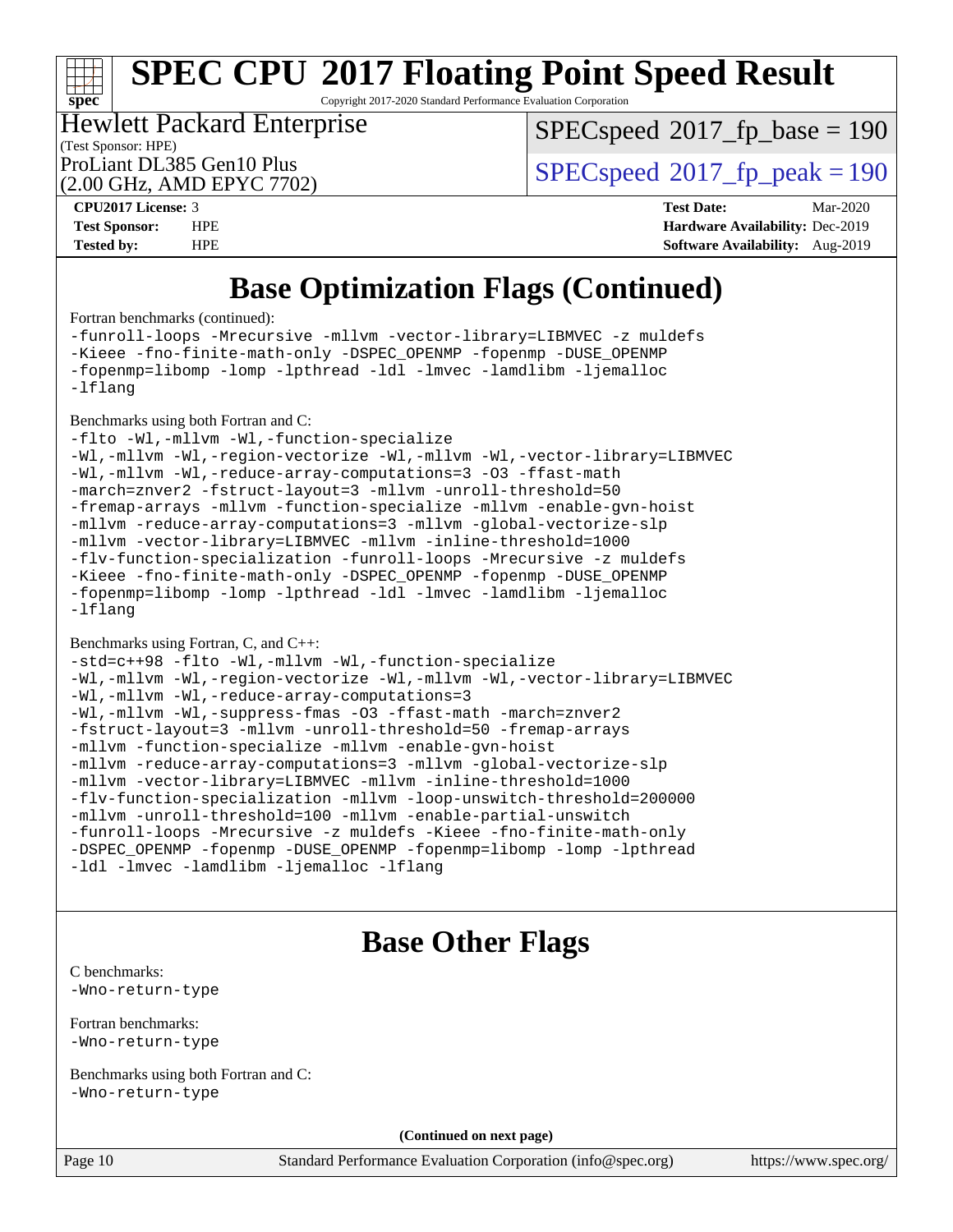Copyright 2017-2020 Standard Performance Evaluation Corporation

### (Test Sponsor: HPE) Hewlett Packard Enterprise (2.00 GHz, AMD EPYC 7702)

[SPECspeed](http://www.spec.org/auto/cpu2017/Docs/result-fields.html#SPECspeed2017fpbase)<sup>®</sup>2017 fp base = 190

ProLiant DL385 Gen10 Plus  $SPEC speed@2017$  fp\_peak = 190

**[spec](http://www.spec.org/)**

**[CPU2017 License:](http://www.spec.org/auto/cpu2017/Docs/result-fields.html#CPU2017License)** 3 **[Test Date:](http://www.spec.org/auto/cpu2017/Docs/result-fields.html#TestDate)** Mar-2020 **[Test Sponsor:](http://www.spec.org/auto/cpu2017/Docs/result-fields.html#TestSponsor)** HPE **[Hardware Availability:](http://www.spec.org/auto/cpu2017/Docs/result-fields.html#HardwareAvailability)** Dec-2019 **[Tested by:](http://www.spec.org/auto/cpu2017/Docs/result-fields.html#Testedby)** HPE **[Software Availability:](http://www.spec.org/auto/cpu2017/Docs/result-fields.html#SoftwareAvailability)** Aug-2019

## **[Base Other Flags \(Continued\)](http://www.spec.org/auto/cpu2017/Docs/result-fields.html#BaseOtherFlags)**

[Benchmarks using Fortran, C, and C++:](http://www.spec.org/auto/cpu2017/Docs/result-fields.html#BenchmarksusingFortranCandCXX) [-Wno-return-type](http://www.spec.org/cpu2017/results/res2020q2/cpu2017-20200413-21984.flags.html#user_CC_CXX_FCbase_F-Waocc-no-return-type)

## **[Peak Compiler Invocation](http://www.spec.org/auto/cpu2017/Docs/result-fields.html#PeakCompilerInvocation)**

[C benchmarks](http://www.spec.org/auto/cpu2017/Docs/result-fields.html#Cbenchmarks): [clang](http://www.spec.org/cpu2017/results/res2020q2/cpu2017-20200413-21984.flags.html#user_CCpeak_clang-c)

[Fortran benchmarks](http://www.spec.org/auto/cpu2017/Docs/result-fields.html#Fortranbenchmarks): [flang](http://www.spec.org/cpu2017/results/res2020q2/cpu2017-20200413-21984.flags.html#user_FCpeak_flang)

[Benchmarks using both Fortran and C](http://www.spec.org/auto/cpu2017/Docs/result-fields.html#BenchmarksusingbothFortranandC): [flang](http://www.spec.org/cpu2017/results/res2020q2/cpu2017-20200413-21984.flags.html#user_CC_FCpeak_flang) [clang](http://www.spec.org/cpu2017/results/res2020q2/cpu2017-20200413-21984.flags.html#user_CC_FCpeak_clang-c)

[Benchmarks using Fortran, C, and C++:](http://www.spec.org/auto/cpu2017/Docs/result-fields.html#BenchmarksusingFortranCandCXX) [clang++](http://www.spec.org/cpu2017/results/res2020q2/cpu2017-20200413-21984.flags.html#user_CC_CXX_FCpeak_clang-cpp) [clang](http://www.spec.org/cpu2017/results/res2020q2/cpu2017-20200413-21984.flags.html#user_CC_CXX_FCpeak_clang-c) [flang](http://www.spec.org/cpu2017/results/res2020q2/cpu2017-20200413-21984.flags.html#user_CC_CXX_FCpeak_flang)

## **[Peak Portability Flags](http://www.spec.org/auto/cpu2017/Docs/result-fields.html#PeakPortabilityFlags)**

Same as Base Portability Flags

## **[Peak Optimization Flags](http://www.spec.org/auto/cpu2017/Docs/result-fields.html#PeakOptimizationFlags)**

[C benchmarks](http://www.spec.org/auto/cpu2017/Docs/result-fields.html#Cbenchmarks):

 $619.$ lbm\_s: basepeak = yes

638.imagick\_s: basepeak = yes

 $644$ .nab\_s: basepeak = yes

[Fortran benchmarks](http://www.spec.org/auto/cpu2017/Docs/result-fields.html#Fortranbenchmarks):

603.bwaves\_s: basepeak = yes

```
 649.fotonik3d_s: -flto -Wl,-mllvm -Wl,-function-specialize
-Wl,-mllvm -Wl,-region-vectorize
-Wl,-mllvm -Wl,-vector-library=LIBMVEC
```
**(Continued on next page)**

Page 11 Standard Performance Evaluation Corporation [\(info@spec.org\)](mailto:info@spec.org) <https://www.spec.org/>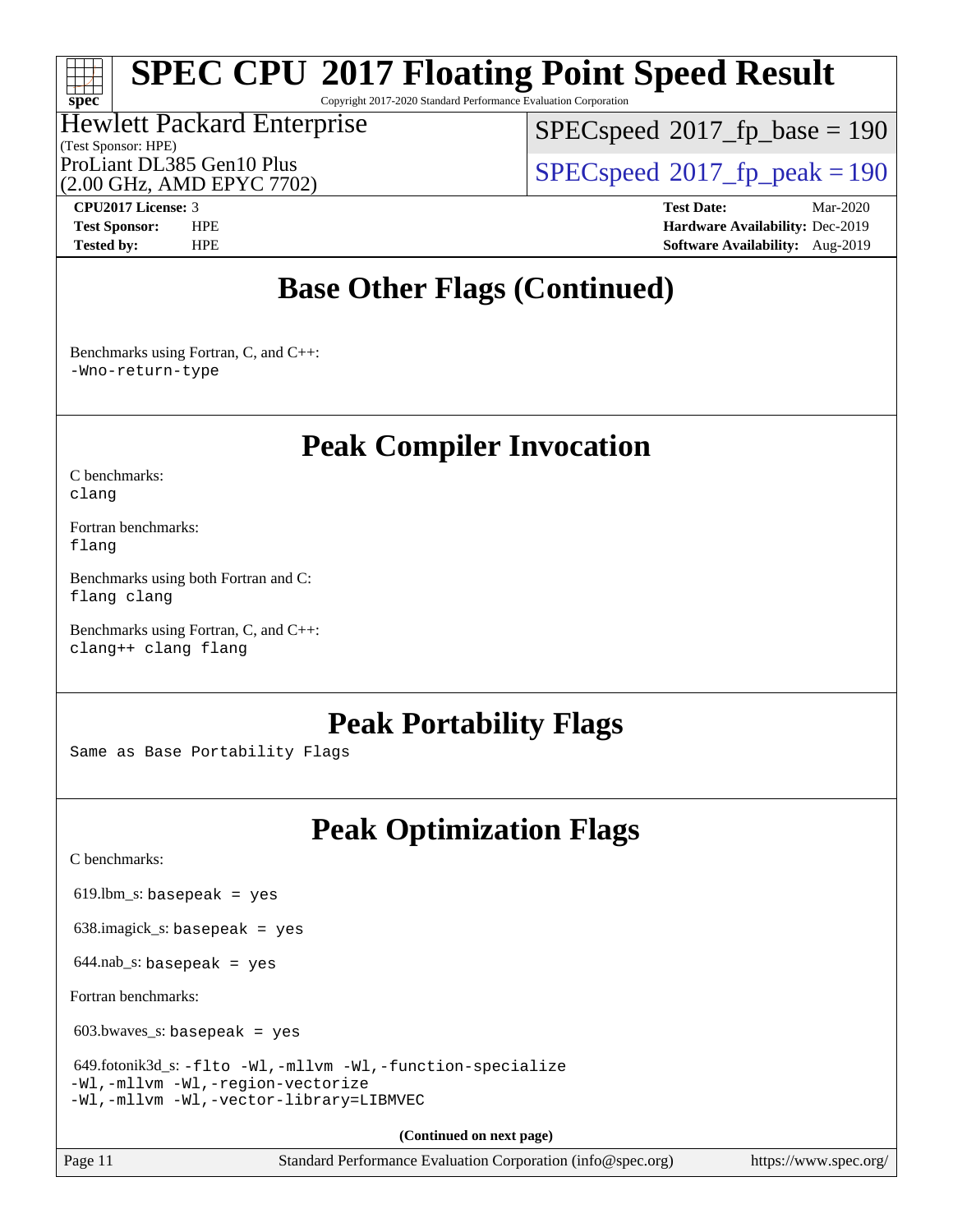Copyright 2017-2020 Standard Performance Evaluation Corporation

(Test Sponsor: HPE) Hewlett Packard Enterprise (2.00 GHz, AMD EPYC 7702)

[SPECspeed](http://www.spec.org/auto/cpu2017/Docs/result-fields.html#SPECspeed2017fpbase)<sup>®</sup>2017 fp base = 190

ProLiant DL385 Gen10 Plus  $SPEC speed@2017$  fp\_peak = 190

**[spec](http://www.spec.org/)**

**[CPU2017 License:](http://www.spec.org/auto/cpu2017/Docs/result-fields.html#CPU2017License)** 3 **[Test Date:](http://www.spec.org/auto/cpu2017/Docs/result-fields.html#TestDate)** Mar-2020 **[Test Sponsor:](http://www.spec.org/auto/cpu2017/Docs/result-fields.html#TestSponsor)** HPE **[Hardware Availability:](http://www.spec.org/auto/cpu2017/Docs/result-fields.html#HardwareAvailability)** Dec-2019 **[Tested by:](http://www.spec.org/auto/cpu2017/Docs/result-fields.html#Testedby)** HPE **[Software Availability:](http://www.spec.org/auto/cpu2017/Docs/result-fields.html#SoftwareAvailability)** Aug-2019

# **[Peak Optimization Flags \(Continued\)](http://www.spec.org/auto/cpu2017/Docs/result-fields.html#PeakOptimizationFlags)**

```
 649.fotonik3d_s (continued):
-Wl,-mllvm -Wl,-reduce-array-computations=3 -O3
-march=znver2 -funroll-loops -Mrecursive
-mllvm -vector-library=LIBMVEC -Kieee
-fno-finite-math-only -DSPEC_OPENMP -fopenmp -DUSE_OPENMP
-fopenmp=libomp -lomp -lpthread -ldl -lmvec -lamdlibm
-ljemalloc -lflang
 654.roms_s: basepeak = yes
Benchmarks using both Fortran and C: 
621.wrf s: basepeak = yes
627.cam4_s: basepeak = yes
 628.pop2_s: -flto -Wl,-mllvm -Wl,-function-specialize
-Wl,-mllvm -Wl,-region-vectorize
-Wl,-mllvm -Wl,-vector-library=LIBMVEC
-Wl,-mllvm -Wl,-reduce-array-computations=3 -Ofast
-march=znver2 -mno-sse4a -fstruct-layout=5
-mllvm -vectorize-memory-aggressively
-mllvm -function-specialize -mllvm -enable-gvn-hoist
-mllvm -unroll-threshold=50 -fremap-arrays
-mllvm -vector-library=LIBMVEC
-mllvm -reduce-array-computations=3
-mllvm -global-vectorize-slp -mllvm -inline-threshold=1000
-flv-function-specialization -O3 -funroll-loops
-Mrecursive -Kieee -fno-finite-math-only -DSPEC_OPENMP
-fopenmp -DUSE_OPENMP -fopenmp=libomp -lomp -lpthread
-ldl -lmvec -lamdlibm -ljemalloc -lflang
Benchmarks using Fortran, C, and C++: 
-std=c++98 -flto -Wl,-mllvm -Wl,-function-specialize
-Wl,-mllvm -Wl,-region-vectorize -Wl,-mllvm -Wl,-vector-library=LIBMVEC
-Wl,-mllvm -Wl,-reduce-array-computations=3 -Ofast -march=znver2
-mno-sse4a -fstruct-layout=5 -mllvm -vectorize-memory-aggressively
-mllvm -function-specialize -mllvm -enable-gvn-hoist
-mllvm -unroll-threshold=50 -fremap-arrays
-mllvm -vector-library=LIBMVEC -mllvm -reduce-array-computations=3
-mllvm -global-vectorize-slp -mllvm -inline-threshold=1000
-flv-function-specialization -mllvm -unroll-threshold=100
-mllvm -enable-partial-unswitch -mllvm -loop-unswitch-threshold=200000
-O3 -funroll-loops -Mrecursive -Kieee -fno-finite-math-only
-DSPEC_OPENMP -fopenmp -DUSE_OPENMP -fopenmp=libomp -lomp -lpthread
-ldl -lmvec -lamdlibm -ljemalloc -lflang
```